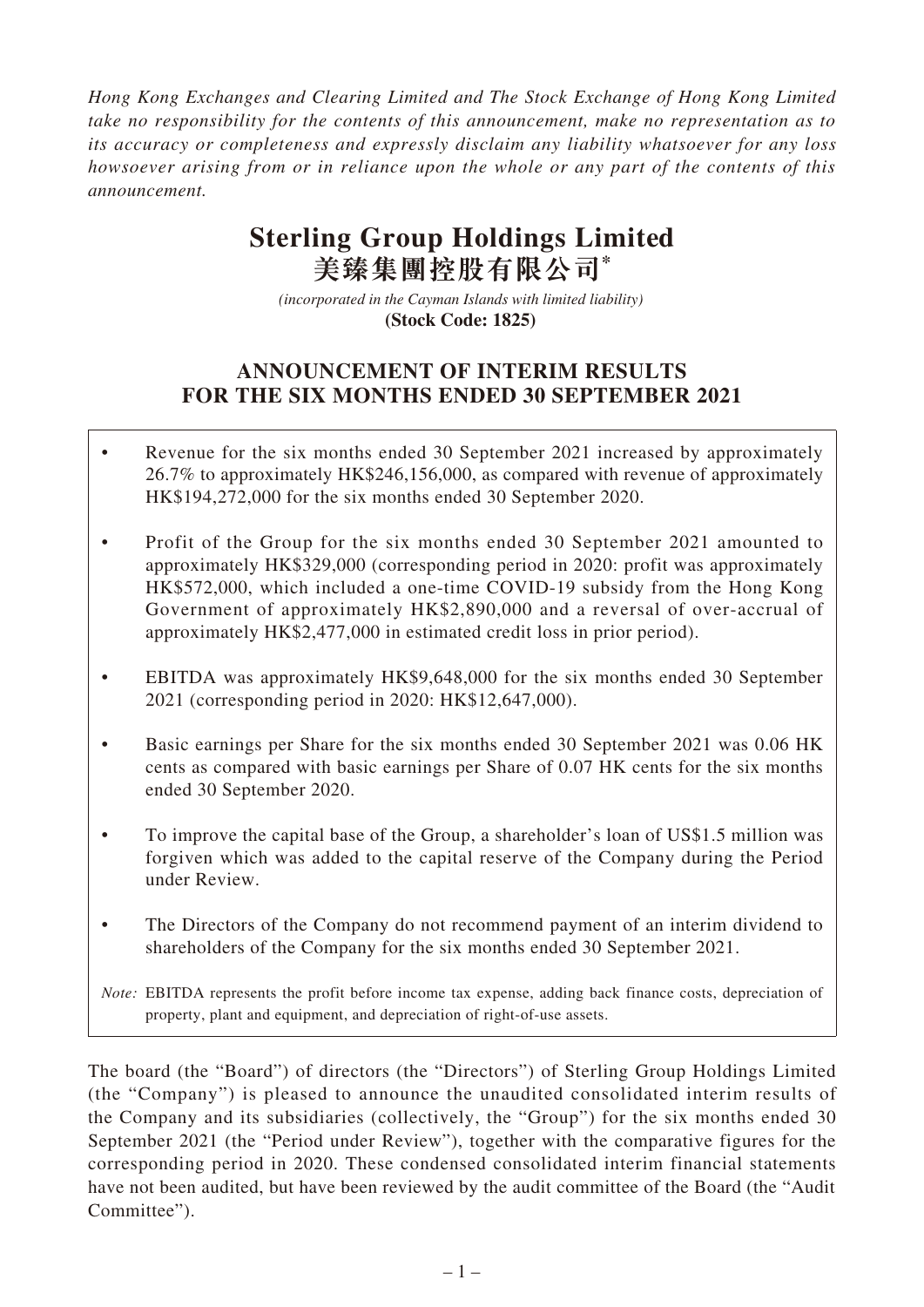## **CONDENSED CONSOLIDATED STATEMENT OF PROFIT OR LOSS AND OTHER COMPREHENSIVE INCOME**

|                                                                                              |                | Six months ended 30 September |             |
|----------------------------------------------------------------------------------------------|----------------|-------------------------------|-------------|
|                                                                                              |                | 2021                          | 2020        |
|                                                                                              | <b>Notes</b>   | <b>HK\$'000</b>               | HK\$'000    |
|                                                                                              |                | (Unaudited)                   | (Unaudited) |
| Revenue                                                                                      | 5              | 246,156                       | 194,272     |
| Cost of sales                                                                                |                | (211,790)                     | (159, 747)  |
| Gross profit                                                                                 |                | 34,366                        | 34,525      |
| Other revenue                                                                                |                | 4,509                         | 7,244       |
| Other gains and losses, net                                                                  |                | (155)                         | 1,573       |
| Selling and distribution costs                                                               |                | (11, 522)                     | (12,969)    |
| General and administrative expenses                                                          |                | (24, 550)                     | (25, 424)   |
| Finance costs                                                                                | 6              | (2,319)                       | (4,077)     |
| Profit before income tax expense                                                             |                | 329                           | 872         |
| Income tax expense                                                                           | $\overline{7}$ |                               | (300)       |
| Profit for the period                                                                        | 8              | 329                           | 572         |
| Other comprehensive expenses, net of tax                                                     |                |                               |             |
| Items that may be reclassified subsequently to<br>profit or loss:                            |                |                               |             |
| Remeasurement loss on defined benefit plan<br>Exchange differences arising on translation of |                | (105)                         | (219)       |
| foreign operations                                                                           |                | (248)                         | 32          |
| Other comprehensive expenses for the period                                                  |                | (353)                         | (187)       |
| Total comprehensive (expense)/income for the                                                 |                |                               |             |
| period                                                                                       |                | (24)                          | 385         |
| Profit and total comprehensive (expense)/                                                    |                |                               |             |
| income for the period attributable to:                                                       |                |                               |             |
| Owners of the Company                                                                        |                | (24)                          | 385         |
|                                                                                              |                | <b>HK</b> cents               | HK cents    |
| Earnings per share                                                                           |                |                               |             |
| - Basic                                                                                      | 10             | 0.06                          | 0.07        |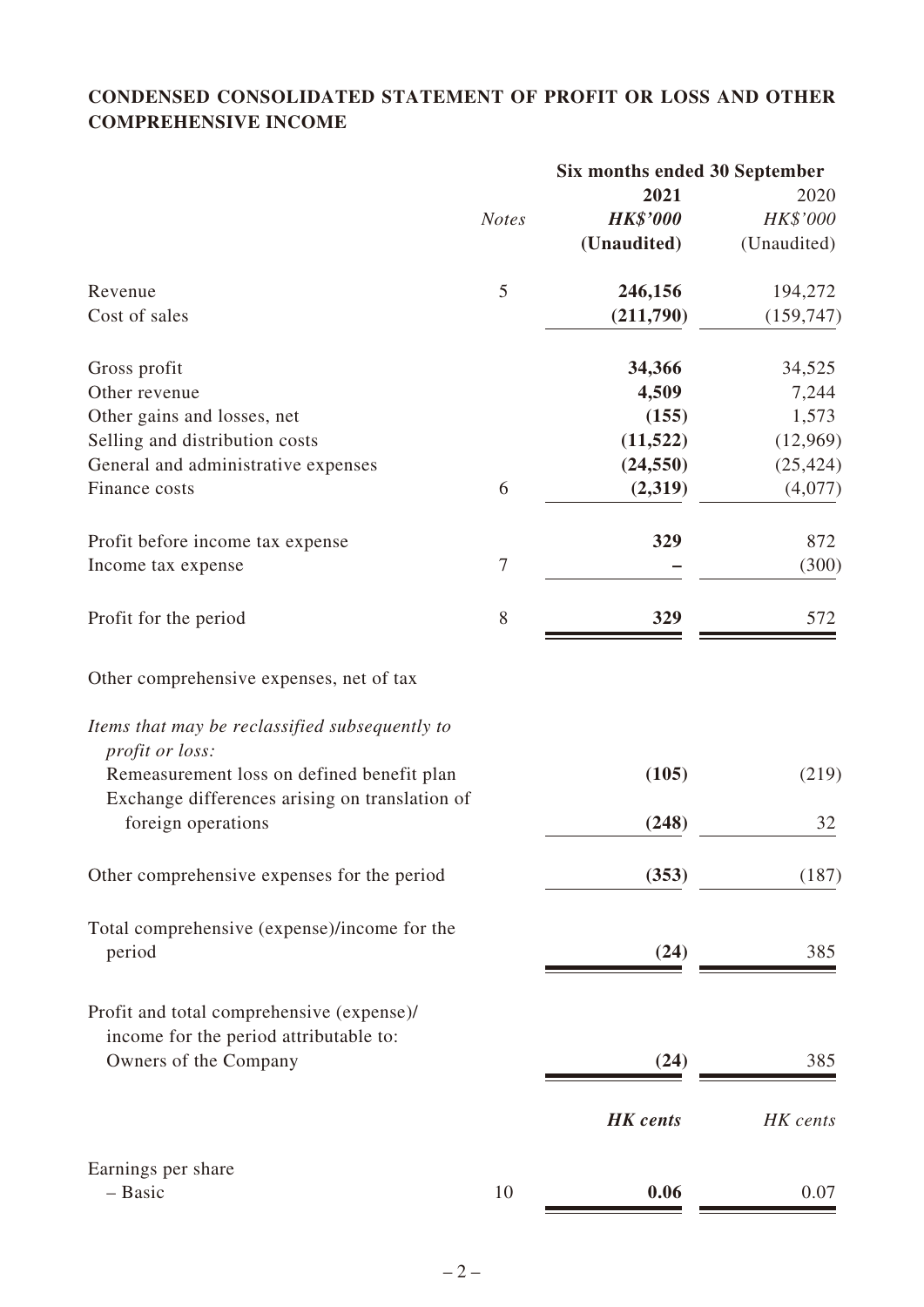## **CONDENSED CONSOLIDATED STATEMENT OF FINANCIAL POSITION**

|                                  |              | At              | At        |
|----------------------------------|--------------|-----------------|-----------|
|                                  |              | 30 September    | 31 March  |
|                                  |              | 2021            | 2021      |
|                                  | <b>Notes</b> | <b>HK\$'000</b> | HK\$'000  |
|                                  |              | (Unaudited)     | (Audited) |
| <b>Non-current assets</b>        |              |                 |           |
| Prepaid insurance premium        |              | 8,351           | 8,246     |
| Property, plant and equipment    |              | 47,057          | 49,700    |
| Intangible assets                | 11           | 7,606           | 7,606     |
| Right-of-use assets              |              | 29,821          | 31,321    |
| Goodwill                         |              | 18,122          | 18,122    |
| Other receivables                | 13           | 11,596          | 11,596    |
| Deferred tax assets              |              | 4,133           | 4,133     |
| <b>Total non-current assets</b>  |              | 126,686         | 130,724   |
| <b>Current assets</b>            |              |                 |           |
| Inventories                      |              | 23,407          | 35,849    |
| Trade and other receivables      | 13           | 236,326         | 149,389   |
| Convertible promissory note      | 12           | 3,292           | 3,292     |
| Amounts due from related parties |              | $\overline{2}$  | 108       |
| Tax recoverable                  |              | 1,383           | 1,363     |
| Cash and cash equivalents        |              | 53,766          | 63,853    |
| <b>Total current assets</b>      |              | 318,176         | 253,854   |
| <b>Total assets</b>              |              | 444,862         | 384,578   |
| <b>Current liabilities</b>       |              |                 |           |
| Trade, bills and other payables  | 14           | 111,993         | 76,637    |
| Amounts due to related parties   |              | 2,697           | 742       |
| <b>Bank</b> overdrafts           |              |                 | 53        |
| <b>Bank borrowings</b>           |              | 229,048         | 237,022   |
| Lease liabilities                |              | 2,727           | 6,229     |
| <b>Total current liabilities</b> |              | 346,465         | 320,683   |
| <b>Net current liabilities</b>   |              | (28, 289)       | (66, 829) |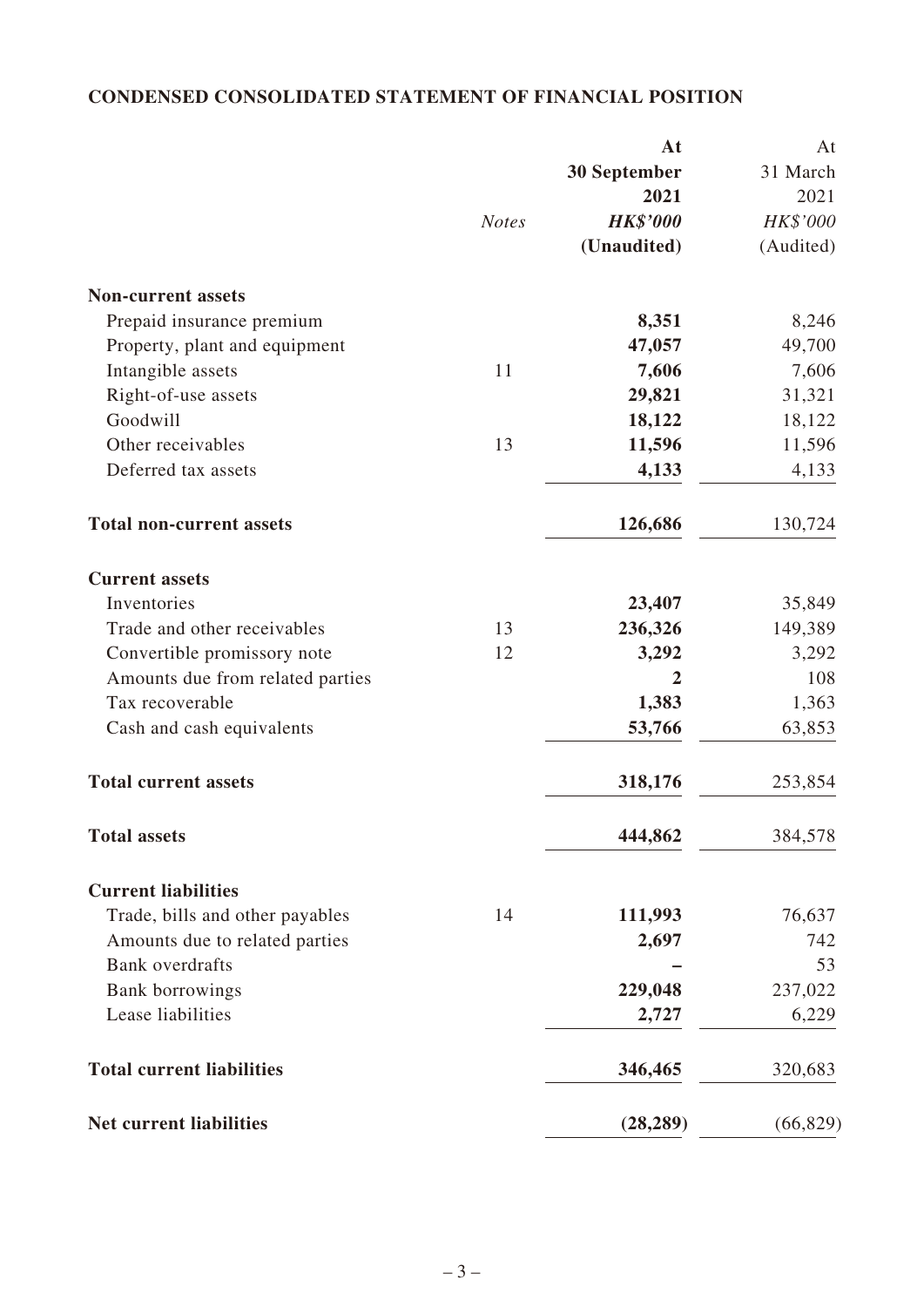|                                             |              | At              | At        |
|---------------------------------------------|--------------|-----------------|-----------|
|                                             |              | 30 September    | 31 March  |
|                                             |              | 2021            | 2021      |
|                                             | <b>Notes</b> | <b>HK\$'000</b> | HK\$'000  |
|                                             |              | (Unaudited)     | (Audited) |
| <b>Non-current liabilities</b>              |              |                 |           |
| Loans from a director/shareholder           | 15           | 20,700          |           |
| Defined benefit obligation                  |              | 2,771           | 2,907     |
| Lease liabilities                           |              | 5,563           | 3,317     |
| Deferred tax liabilities                    |              | 684             | 668       |
| <b>Total non-current liabilities</b>        |              | 29,718          | 6,892     |
| <b>Net assets</b>                           |              | 68,679          | 57,003    |
| Capital and reserves attributable to owners |              |                 |           |
| of the Company                              |              |                 |           |
| Share capital                               | 16           | 8,000           | 8,000     |
| Share premium                               |              | 66,541          | 66,541    |
| Other reserves                              |              | (5,862)         | (17, 538) |
| <b>Total equity</b>                         |              | 68,679          | 57,003    |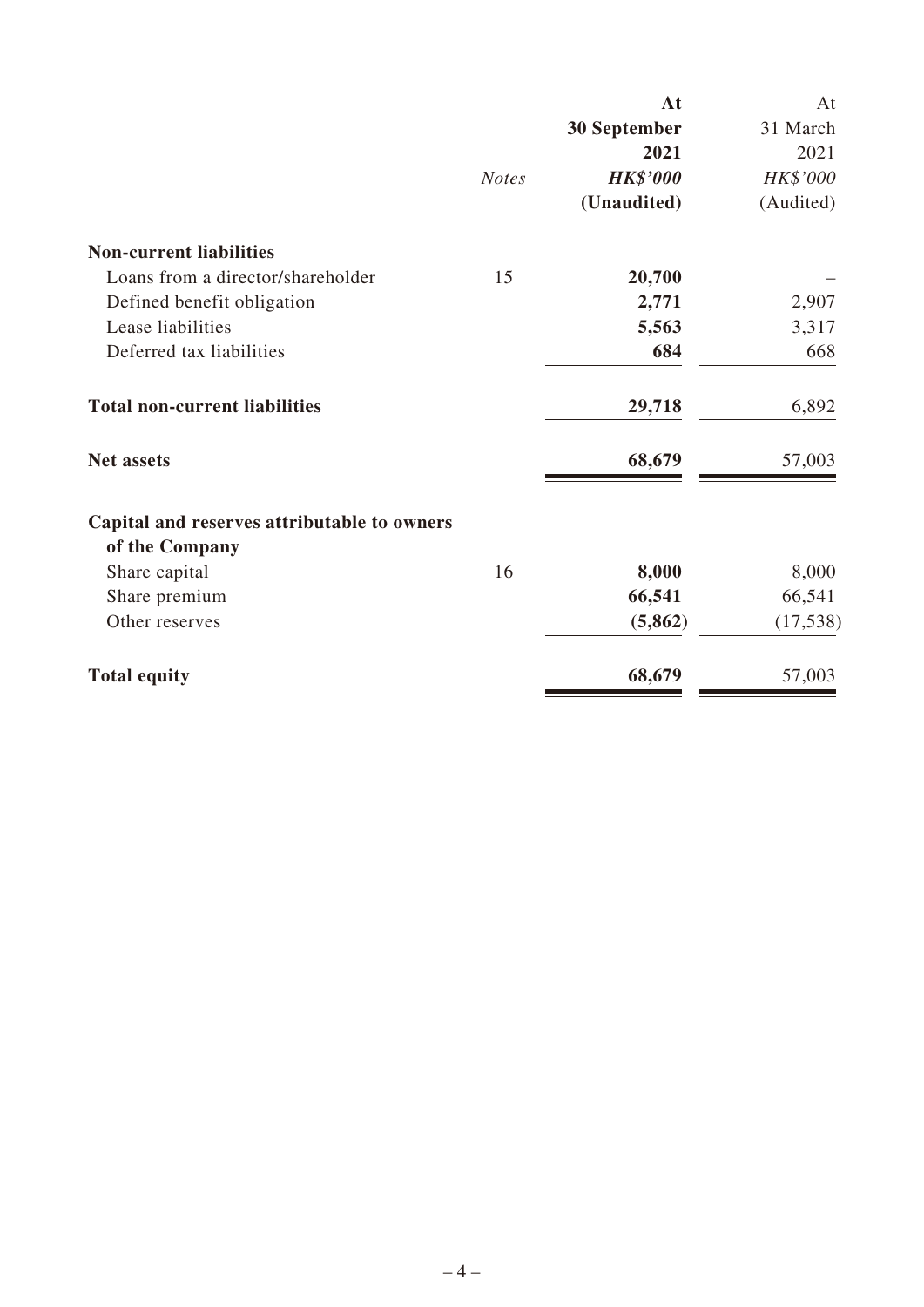#### **NOTES TO THE CONDENSED CONSOLIDATED FINANCIAL STATEMENTS**

#### **1. GENERAL INFORMATION OF THE GROUP**

The Company was incorporated in the Cayman Islands on 6 June 2017, as an exempted company with limited liability under the Companies Law, Cap. 22 (Law 3 of 1961, as consolidated and revised) of the Cayman Islands. The address of the registered office of the Company is located at the office of Tricor Services (Cayman Islands) Limited, 2nd Floor, Century Yard, Cricket Square, P.O. Box 902, Grand Cayman, KY1-1103, Cayman Islands. The Company is an investment holding company and the Group is principally engaged in the provision of manufacturing and trading of apparel products in the market of the United States of America (the "Listing Business").

The Company's shares were listed on the Main Board of the Stock Exchange of Hong Kong Limited ("SEHK") on 19 October 2018.

This condensed consolidated interim financial information is presented in Hong Kong dollars ("HK\$") as the management of the Group consider HK\$ can provide more meaningful information to the Company's investors.

#### **2. BASIS OF PREPARATION**

These condensed consolidated interim financial statements have been prepared in accordance with Hong Kong Accounting Standard 34 ("HKAS 34"), issued by the Hong Kong Institute of Certified Public Accountants (the "HKICPA") and the applicable disclosure provisions of the Rules Governing the Listing of Securities on the Stock Exchange ("Listing Rules").

The condensed consolidated financial statements have been prepared under the historical cost basis except for certain financial instruments, which are measured at fair values.

These condensed consolidated interim financial statements are presented in Hong Kong Dollars ("HK\$"), unless otherwise stated. These condensed consolidated interim financial statements contain condensed consolidated financial statements and selected explanatory notes. The notes include an explanation of events and transactions that are significant to an understanding of the changes in financial position and performance of the Group since the 2021 annual financial statements. These condensed consolidated interim financial statements and notes do not include all of the information required for a complete set of financial statements prepared in accordance with Hong Kong Financial Reporting Standards (the "HKFRSs") and should be read in conjunction with the 2021 annual financial statements.

In preparing the condensed consolidated financial statements, the directors of the Company have given careful consideration to the future liquidity of the Group and are of the opinion that the Group will have sufficient working capital to finance its operations and to meet its financial obligations for at least the next twelve months from the date of authorisation for issue of these condensed consolidated financial statements.

The directors of the Company are satisfied that it is appropriate to prepare the condensed consolidated financial statements on a going concern basis.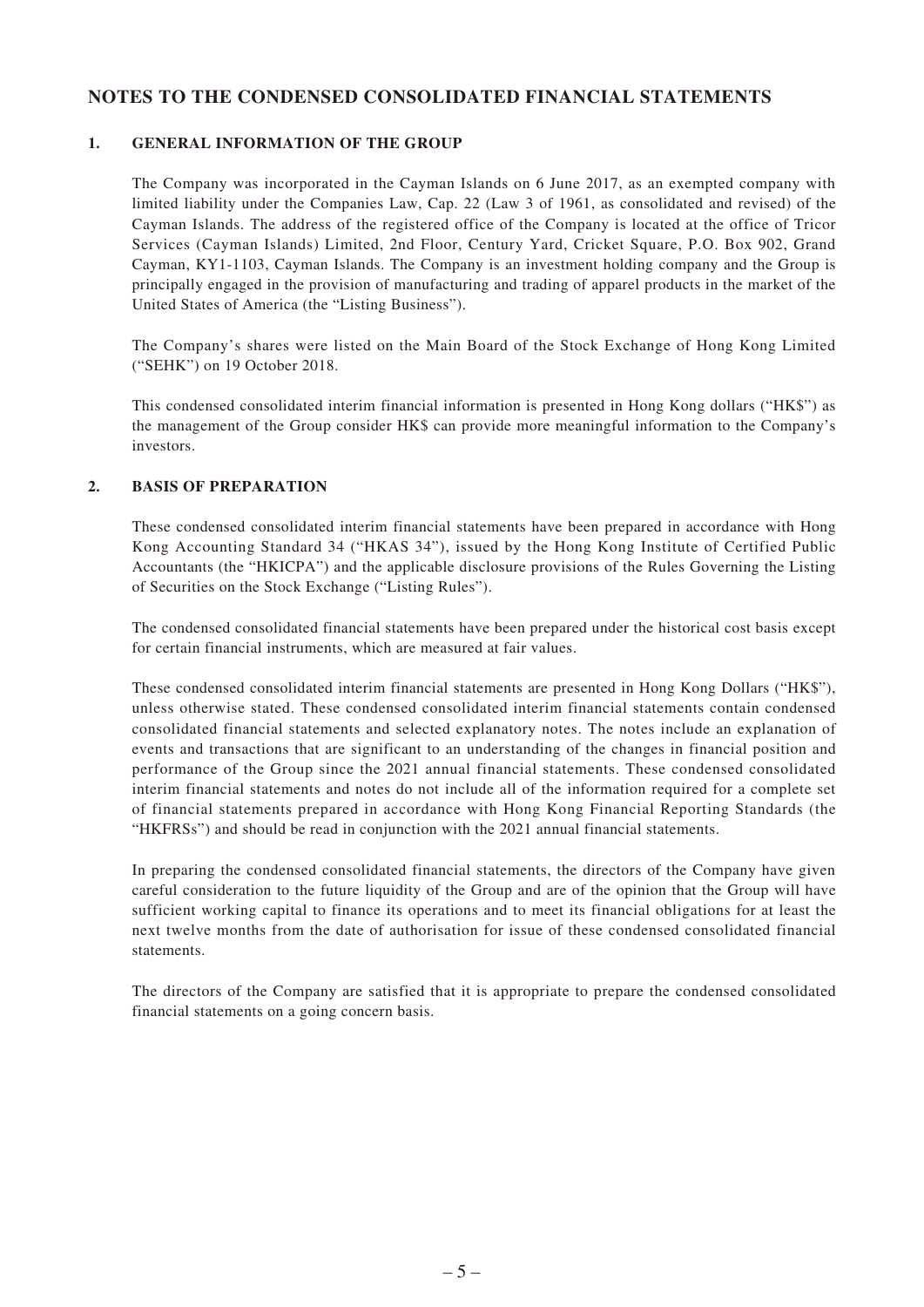#### **3. ESTIMATES**

The preparation of the interim financial statements in conformity with HKAS 34 requires management to make judgments, estimates and assumptions that affect the application of accounting policies and reported amounts of assets and liabilities, income and expense on a year to date basis. Actual results may differ from these estimates.

#### **4. PRINCIPAL ACCOUNTING POLICIES**

The accounting policies applied in the condensed interim financial information of the Group for the six months ended 30 September 2021 are consistent with those adopted in the consolidated financial statements for the year ended 31 March 2021, except for the adoption of new and amended standards as set out below.

#### **New and amended standards adopted by the Group**

A number of new or amended standards became applicable for the current reporting period and the Group had to change its accounting policies and make retrospective adjustments, if applicable, as a result of adopting the following standards:

Amendments to HKAS 39, HKFRS 7, Interest Rate Benchmark Reform – Phase 2 HKFRS 4, HKFRS 9 and HKFRS 16 Amendments to HKFRS 16 Covid-19-Related Rent Concessions beyond 30 June 2021

The adoption of these new or amended standards listed above did not have any material impact on the Group's accounting policies.

#### **5. REVENUE AND SEGMENT INFORMATION**

During the reporting period, the Group was principally engaged in the manufacturing and trading of apparel products. Information reported to the Group's chief operating decision maker (the "CODM"), for the purpose of resources allocation and performance assessment, focuses on the operating results of the Group as a whole, as the Group's resources are integrated and no discrete operating segment historical financial information is available. Accordingly, the Group has only one business segment and no further analysis of this single segment is considered necessary.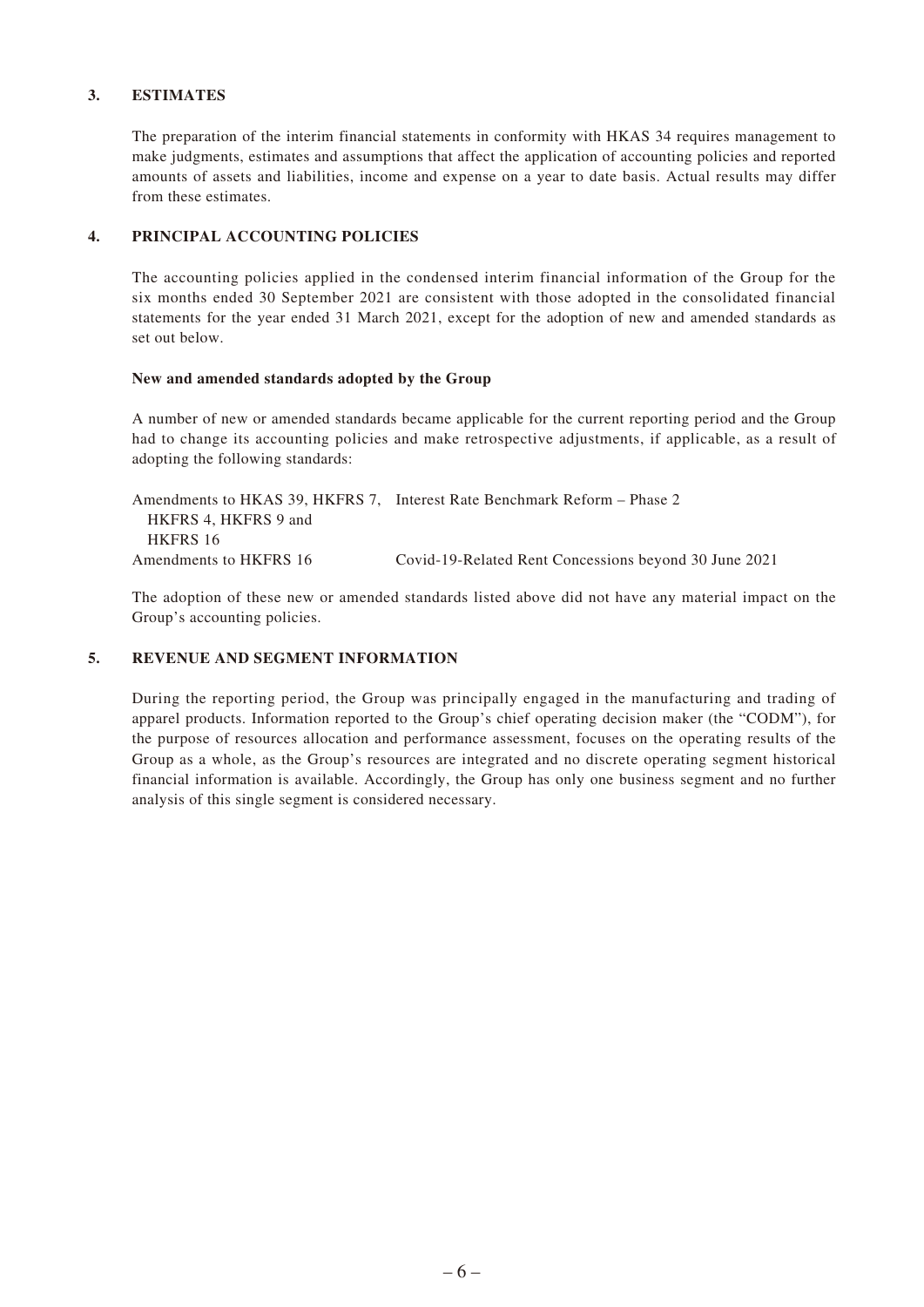#### **Segment revenue and results**

The following is an analysis of the Group's revenue that is disaggregated by major products, primary geographical market and timing of revenue recognition and results from continuing operations by reportable segment.

|                                                                              | Six months ended 30 September |             |
|------------------------------------------------------------------------------|-------------------------------|-------------|
|                                                                              | 2021                          | 2020        |
|                                                                              | <b>HK\$'000</b>               | HK\$'000    |
|                                                                              | (Unaudited)                   | (Unaudited) |
| Revenue from contracts with customers within the scope of<br><b>HKFRS 15</b> |                               |             |
| Sales of garments                                                            | 246,156                       | 194,272     |
| Licensing and related income                                                 |                               |             |
|                                                                              | 246,156                       | 194,272     |
| <b>Major products</b>                                                        |                               |             |
| Outerwear                                                                    | 113,735                       | 91,428      |
| <b>Bottoms</b>                                                               | 71,323                        | 59,799      |
| <b>Tops</b>                                                                  | 25,644                        | 14,540      |
| Others (Note a)                                                              | 35,454                        | 28,505      |
| Total                                                                        | 246,156                       | 194,272     |
| Primary geographical markets                                                 |                               |             |
| The United States of America (the "USA")                                     | 223,589                       | 175,298     |
| Italy                                                                        | 14,656                        | 13,710      |
| Hong Kong                                                                    | 6,871                         | 2,931       |
| United Kingdom                                                               | 457                           | 1,675       |
| Others (Note b)                                                              | 583                           | 658         |
|                                                                              | 246,156                       | 194,272     |
| Timing of revenue recognition                                                |                               |             |
| At a point in time                                                           | 246,156                       | 194,272     |
| Transferred over time                                                        |                               |             |
|                                                                              | 246,156                       | 194,272     |
|                                                                              |                               |             |

*Note a:* Others mainly includes other products like dresses, suits, gowns, scarves, jumpsuits and vests and licensing income.

*Note b:* Others mainly includes Netherlands and Canada.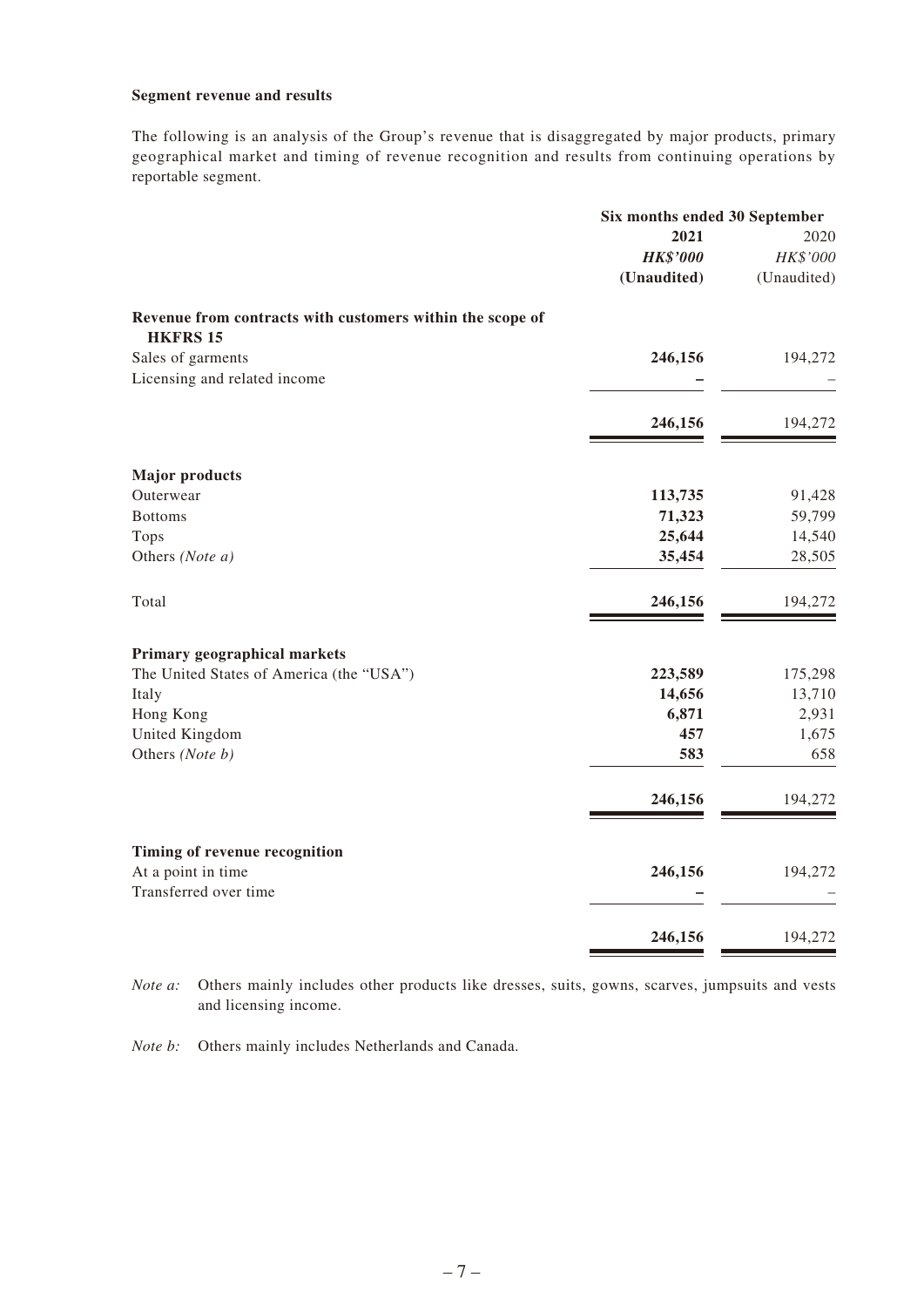### **Information about the Group's non-current assets**

Information about the Group's non-current assets other than prepaid insurance premium is presented based on the client's location of the assets:

|                                            | At 30 September | At 31 March |
|--------------------------------------------|-----------------|-------------|
|                                            | 2021            | 2021        |
|                                            | <b>HK\$'000</b> | HK\$'000    |
|                                            | (Unaudited)     | (Audited)   |
| Hong Kong ("Hong Kong")                    | 56,981          | 46,003      |
| The People's Republic of China (the "PRC") | 7,220           | 17,938      |
| Sri Lanka                                  | 54,134          | 58,537      |
|                                            | 118,335         | 122,478     |
|                                            |                 |             |

#### **6. FINANCE COSTS**

|                                                 | Six months ended 30 September |             |
|-------------------------------------------------|-------------------------------|-------------|
|                                                 | 2021                          | 2020        |
|                                                 | <b>HK\$'000</b>               | HK\$'000    |
|                                                 | (Unaudited)                   | (Unaudited) |
| Interest on bank borrowings                     |                               |             |
| - trust receipt loans                           | 1,320                         | 1,480       |
| - term and revolving loans                      | 716                           | 1,191       |
| - bank overdraft                                |                               |             |
| Interest expenses on lease liabilities          | 283                           | 397         |
| Interest expenses on loans from a director      |                               | 580         |
| Interest expenses on loans from a related party |                               | 428         |
|                                                 | 2,319                         | 4,077       |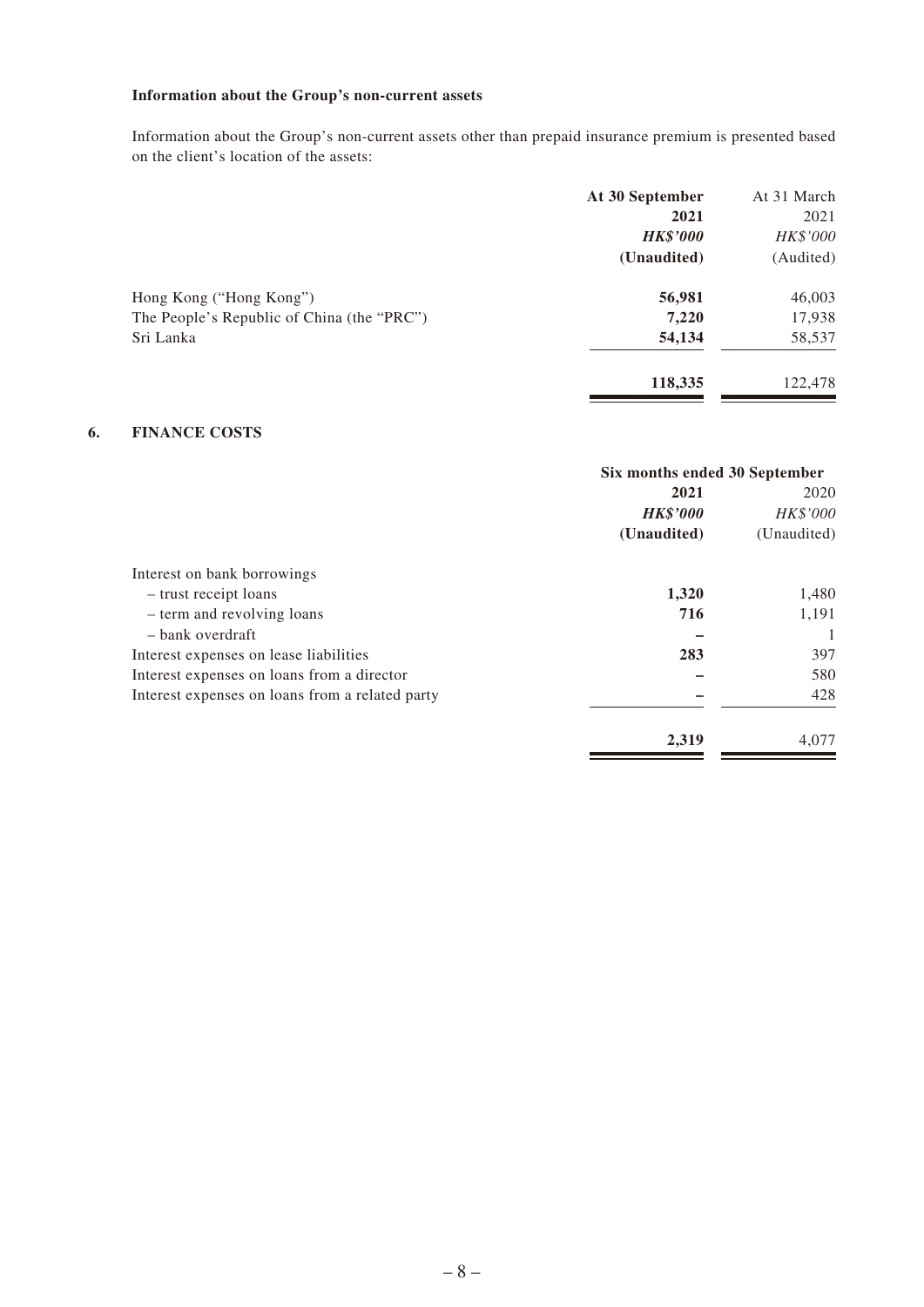#### **7. INCOME TAX EXPENSE**

|                                  | Six months ended 30 September |             |
|----------------------------------|-------------------------------|-------------|
|                                  | 2021                          | 2020        |
|                                  | <b>HK\$'000</b>               | HK\$'000    |
|                                  | (Unaudited)                   | (Unaudited) |
| Hong Kong profits tax            |                               |             |
| - current taxation               |                               |             |
| - under provision in prior years |                               | 56          |
|                                  |                               | 56          |
| Oversea profits tax              |                               |             |
| - current taxation               |                               |             |
| - under provision in prior years |                               | 9           |
|                                  |                               | 9           |
| Deferred tax:                    |                               |             |
| - Current period                 |                               | 235         |
|                                  |                               | 300         |

The Group is subject to income tax on an entity basis on profits arising in or derived from the tax jurisdictions in which members of the Group are domiciled and operate.

Under the two-tiered profits tax rates regime, the first HK\$2 million of assessable profits of qualifying group entity will be taxed at 8.25% and assessable profits above HK\$2 million will be taxed at 16.5%. The profits of group entities not qualifying for the two-tiered profits tax rates regime will continue to be taxed at a flat rate of 16.5%. A HK subsidiary of the Group has been entitled to a concessionary tax rate of 50% on the transactions made with a PRC subsidiary of the Group under the relevant contract processing arrangement for the both periods.

Pursuant to the income tax rules and regulations of the PRC, the provision for PRC Enterprise Income Tax ("EIT") of the PRC subsidiary of the Group is calculated based on the statutory tax rate of 25% on the assessable profits.

The provision for Sri Lanka Corporate Income Tax is based on the statutory rate of 14% (six months ended 30 September 2020: 14%) of the assessable profit of the Sri Lanka subsidiaries of the Group as determined in accordance with the Sri Lanka's Inland Revenue.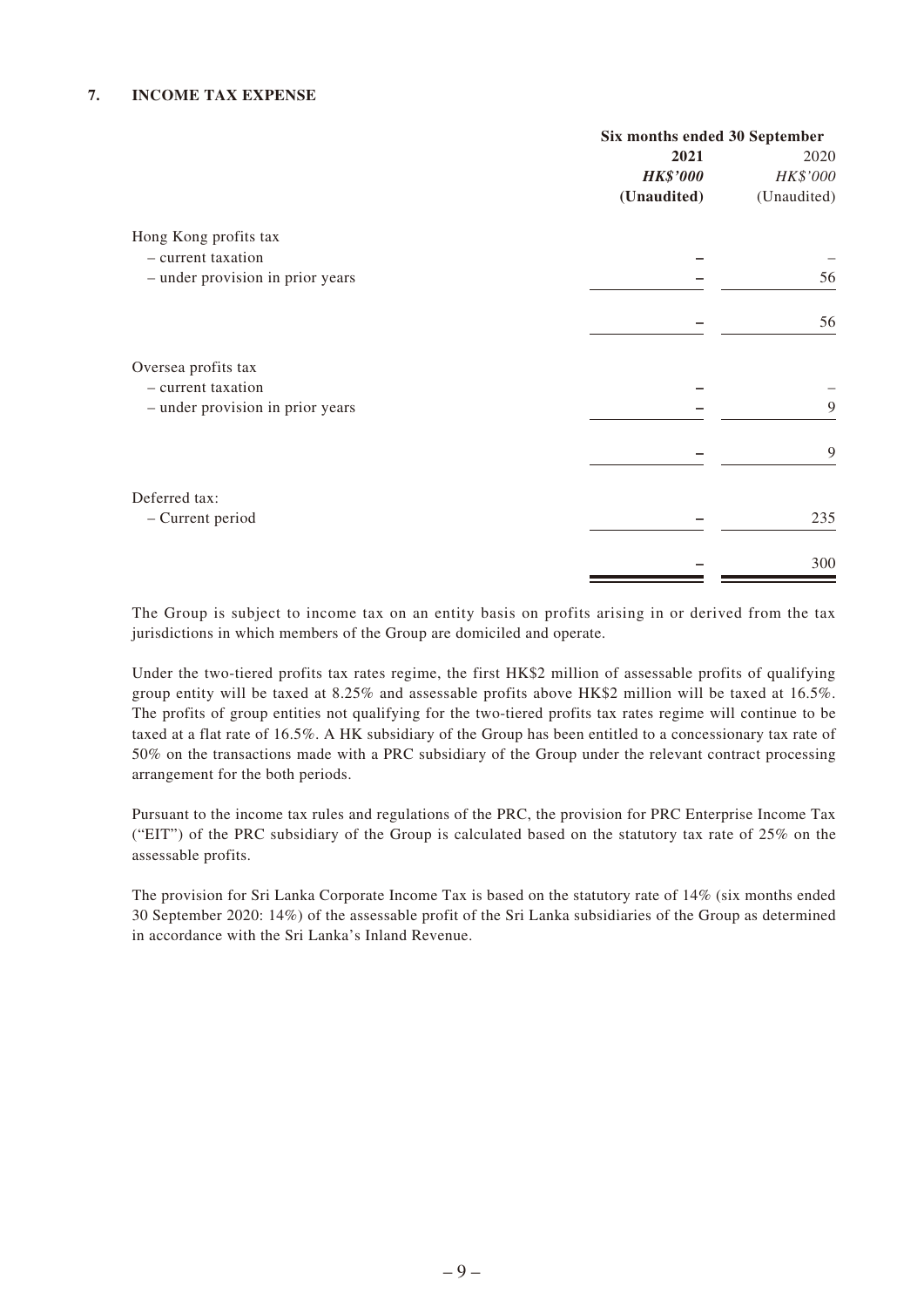#### **8. PROFIT FOR THE PERIOD**

The Group's operating profit is arrived at after charging/(crediting):

|                                                                       | Six months ended 30 September |                 |
|-----------------------------------------------------------------------|-------------------------------|-----------------|
|                                                                       | 2021                          | 2020            |
|                                                                       | <b>HK\$'000</b>               | <b>HK\$'000</b> |
|                                                                       | (Unaudited)                   | (Unaudited)     |
| Profit for the period has been arrived at after charging/(crediting): |                               |                 |
| Depreciation of property, plant and equipment                         | 2,701                         | 2,914           |
| Depreciation of right-of-use assets                                   | 4,299                         | 4,784           |
| Realisation of deferred gain from convertible promissory note*        |                               | (720)           |
| Fair value changes on prepaid insurance premium                       | (105)                         | (116)           |
| Employee costs (including directors' emoluments)                      | 49,664                        | 52,845          |
| Credit relating to negative variable lease payments not included      |                               |                 |
| in the measurement of lease liabilities*                              |                               | (750)           |
| Government grants*                                                    |                               | (2,890)         |
| Interest income*                                                      | (917)                         | (99)            |

\* Included in other revenue

#### **9. DIVIDENDS**

|                   |                 | Six months ended 30 September |  |
|-------------------|-----------------|-------------------------------|--|
|                   | 2021            | 2020                          |  |
|                   | <b>HK\$'000</b> | HK\$'000                      |  |
|                   | (Unaudited)     | (Unaudited)                   |  |
| Interim dividends |                 |                               |  |
|                   |                 |                               |  |

The directors of the Company do not recommend the payment of an interim dividend for the six months ended 30 September 2021 (Six months ended 30 September 2020: Nil).

#### **10. EARNINGS PER SHARE**

Basic earnings per share is calculated by dividing the profit attributable to equity holders of the Company by the weighted average number of ordinary shares in issue during the six months ended 30 September 2021 and 2020.

|                                                                 | Six months ended 30 September |                 |
|-----------------------------------------------------------------|-------------------------------|-----------------|
|                                                                 | 2021                          | 2020            |
|                                                                 | <b>HK\$'000</b>               | <b>HK\$'000</b> |
|                                                                 | (Unaudited)                   | (Unaudited)     |
| <b>Earnings</b>                                                 |                               |                 |
| Profit for the period attributable to owners of the Company for |                               |                 |
| the purposes of calculations of basic earnings per share        | 329                           | 572             |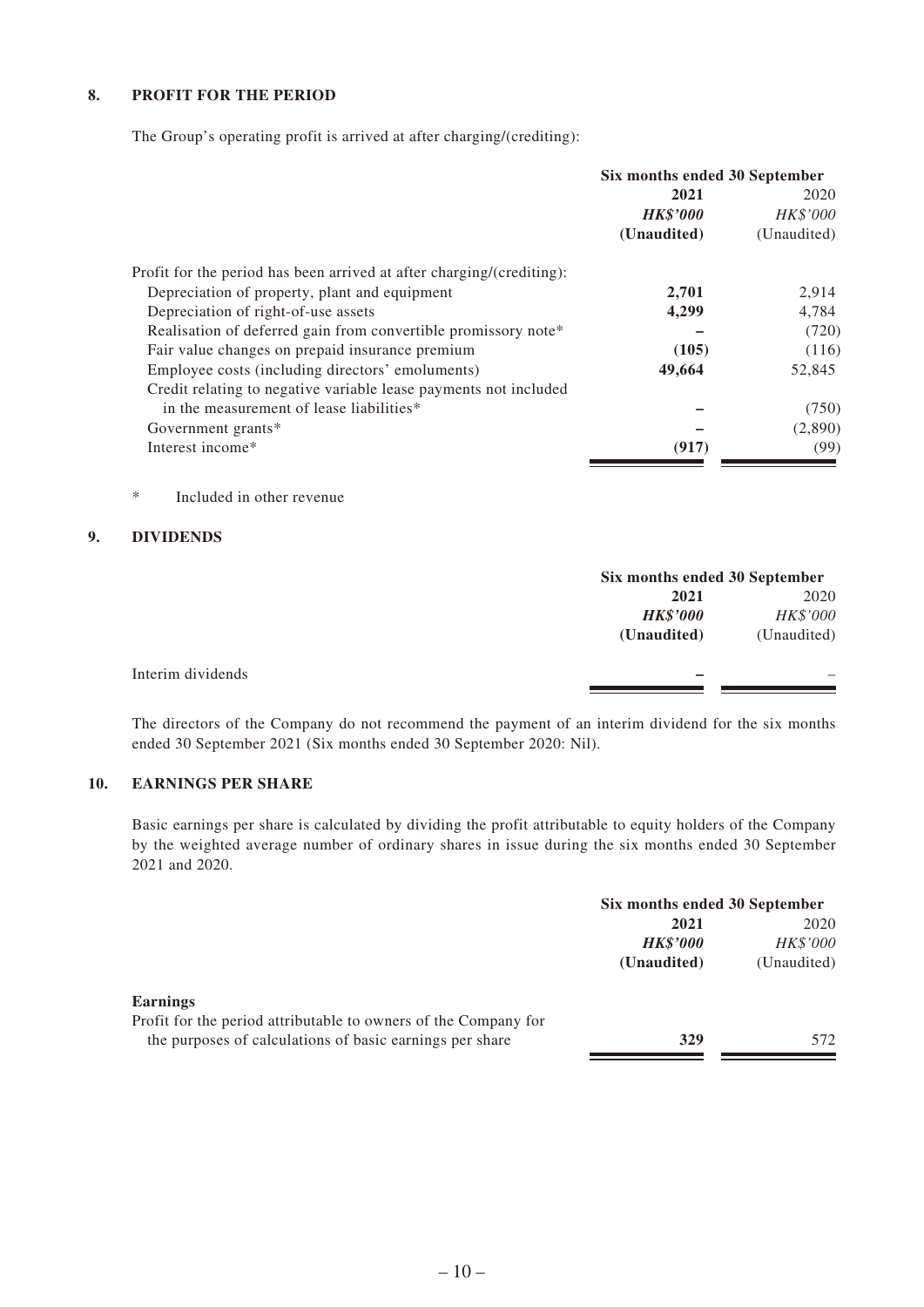|                                                                | Six months ended 30 September |             |
|----------------------------------------------------------------|-------------------------------|-------------|
|                                                                | 2021                          | 2020        |
|                                                                | 2000                          | '000'       |
|                                                                | (Unaudited)                   | (Unaudited) |
| Number of shares                                               |                               |             |
| Weighted average number of ordinary shares for the purposes of |                               |             |
| calculations of basic earnings per share                       | 518,033                       | 800,000     |

The weighted number of shares were lower as at 30 September 2021 because of the 4 to 1 stock consolidation completed on 6 July 2021.

No diluted earnings per share for the six months ended 30 September 2021 and 2020 was presented as the Company did not have any dilutive potential ordinary shares in issue for the six months ended 30 September 2021 and 2020.

#### **11. INTANGIBLE ASSETS**

|                               | At 30 September | At 31 March |
|-------------------------------|-----------------|-------------|
|                               | 2021            | 2021        |
|                               | <b>HK\$'000</b> | HK\$'000    |
|                               | (Unaudited)     | (Audited)   |
| Trademark                     |                 |             |
| Cost                          | 10,850          | 10,850      |
| Less: Impairment              | (3,244)         | (3,244)     |
| At the end of the period/year | 7,606           | 7,606       |

The J Peterman trademark services the J Peterman worldwide operations and is separately identifiable. The J Peterman trademark is considered to have an indefinite useful life and will not be amortised.

#### **Impairment tests for trademark with indefinite useful life**

As at 30 September 2021, the recoverable amount of the trademark with indefinite useful life was determined based on value in use calculation by reference to the valuation information prepared by management (31 March 2021: the recoverable amount of the trademark with indefinite useful life was determined based on value in use calculation by reference to the valuation information prepared by management). The income approach explicitly recognises that the current value of an investment is premised upon the expected receipt of future economic benefits such as cost savings, periodic income, or sale proceeds. The cash flows are discounted using a discount rate of 20.4% per annum (31 March 2021: 20.4% per annum). The discount rate used is pre-tax and reflects specific risks relating to the marketing and distribution of lifestyle apparels. Other key assumptions involve (i) management's expectations for the market development; and (ii) the continuity of the cooperation relationship with business partners.

During the six months ended 30 September 2021 and 30 September 2020, no impairment loss was recognised in respect of the trademark. Management believes that any reasonably possible change in the key assumptions on which the recoverable amount measurement is based would not cause the carrying amount to exceed its recoverable amount.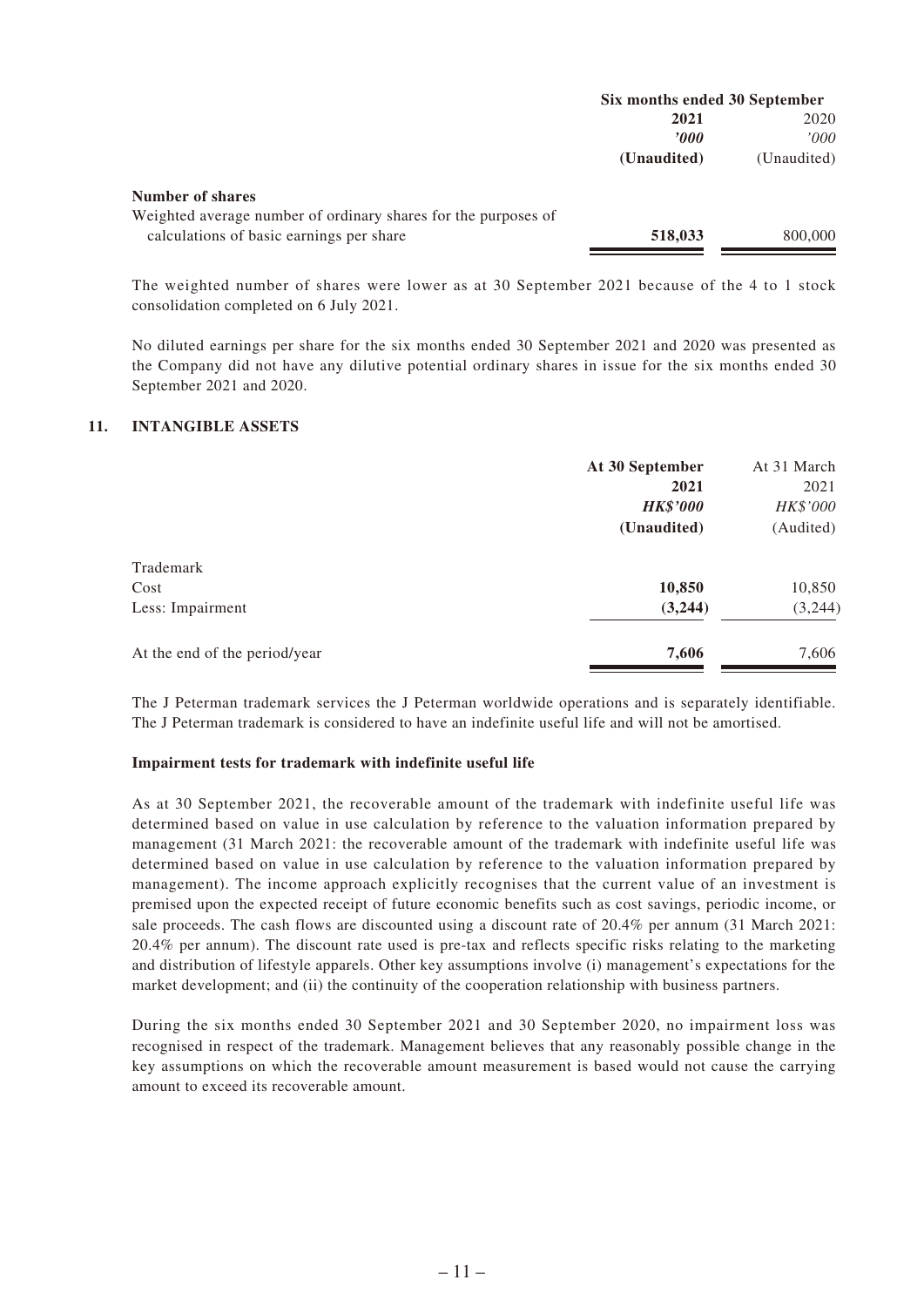#### **12. CONVERTIBLE PROMISSORY NOTE**

|                                     | At 30 September | At 31 March |
|-------------------------------------|-----------------|-------------|
|                                     | 2021            | 2021        |
|                                     | <b>HK\$'000</b> | HK\$'000    |
|                                     | (Unaudited)     | (Audited)   |
| At the beginning of the period/year | 3,292           | 3,214       |
| Changes in fair value               |                 | 78          |
|                                     | 3,292           | 3,292       |

The Group made investment in a convertible promissory note ("Convertible Promissory Note") of a nonrelated private company, and this investment held by the Company contains embedded derivatives. After assessment on the Group's business model for managing financial assets and contractual cash flow test where those cash flows represent solely payments of principal and interest ("SPPI"), the Group recognised these investments as financial assets at fair value through profit or loss.

By taking into consideration of the factors: (i) management's expectations for the market development; (ii) the continuity of the cooperation relationship with business partners; and (iii) there is no ready market for shares in privately held companies which are typically not readily marketable compared to similar interest in public companies; the management does not expect any material change in the fair value of the convertible promissory note for the period from 31 March 2021 to 30 September 2021. The fair value of the convertible promissory note was determined with reference to valuation at 31 March 2021 carried out by an independent valuer, Graval Consulting Limited using market approach.

#### **13. TRADE AND OTHER RECEIVABLES**

|                                            | At 30 September | At 31 March |
|--------------------------------------------|-----------------|-------------|
|                                            | 2021            | 2021        |
|                                            | <b>HK\$'000</b> | HK\$'000    |
|                                            | (Unaudited)     | (Audited)   |
| Trade receivables                          | 243,681         | 159,523     |
| Less: Loss allowances on trade receivable  | (16,920)        | (16,920)    |
|                                            | 226,761         | 142,603     |
| Prepayment                                 | 752             | 2,491       |
| Other receivables (Note)                   | 25,173          | 20,764      |
| Less: Loss allowances on other receivables | (6, 523)        | (6, 523)    |
| Utilities and sundry deposits              | 1,759           | 1,650       |
|                                            | 247,922         | 160,985     |
| Non-current                                | 11,596          | 11,596      |
| Current                                    | 236,326         | 149,389     |
|                                            | 247,922         | 160,985     |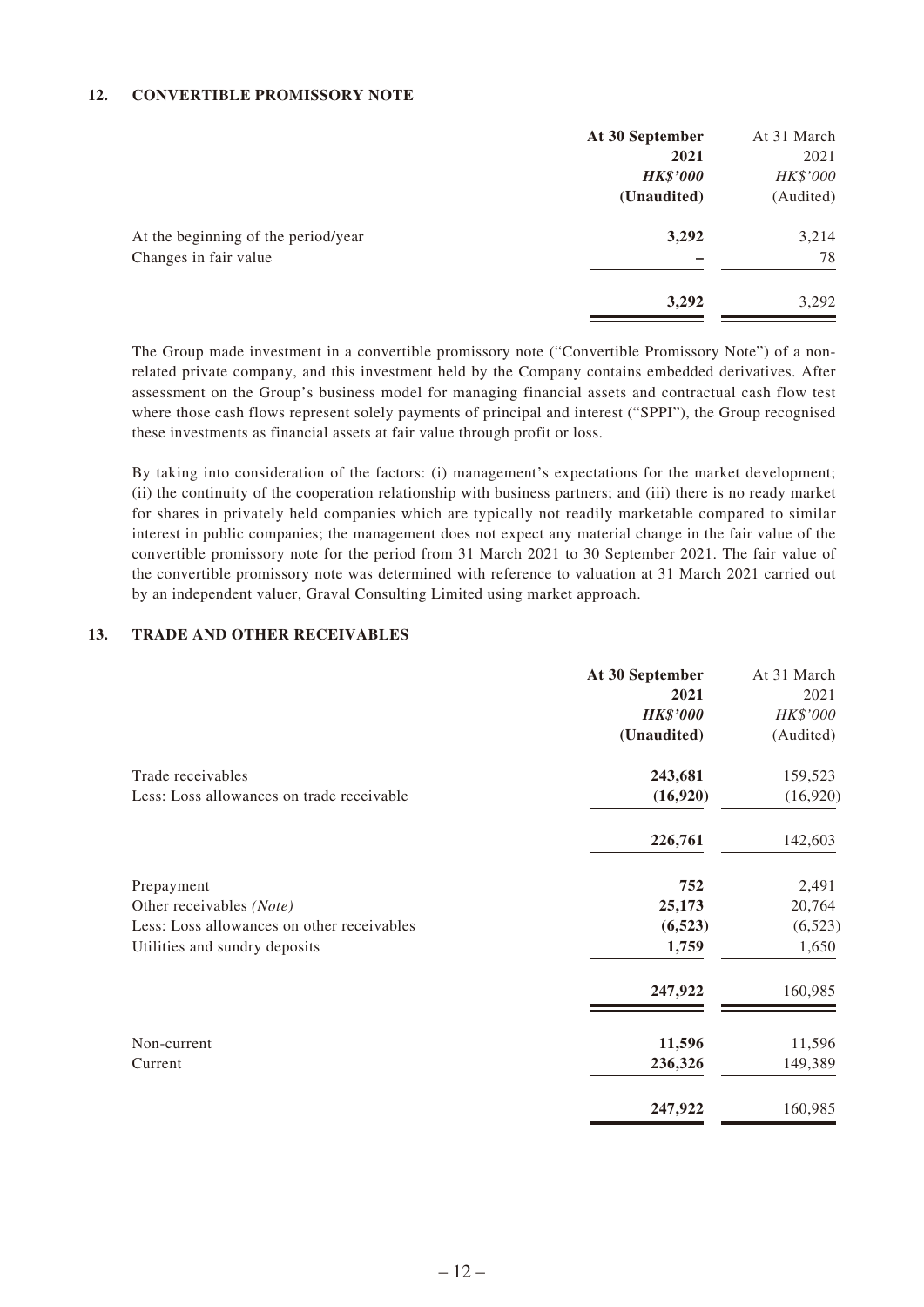*Note:* Included in other receivables, an amount of HK\$19,820,000 (equivalent to US\$2,555,000) (31 March 2021: HK\$19,820,000) is due from a non-related company which is a customer and the convertible note issuer of the Group which has good business relationship with the Group as at 30 September 2021 and 31 March 2021.

The amount is unsecured, interest free and repayable on demand, except for an amount of HK\$11,596,000 (31 March 2021: HK\$11,596,000) which the directors expect it to be repaid beyond the next twelve months.

The Group allows a credit period ranging from 30 days to 60 days for its trade customers. The aging analysis of trade receivables, net of loss allowances at the end of reporting period based on the invoice date, is as follows:

| At 30 September | At 31 March |
|-----------------|-------------|
| 2021            | 2021        |
| <b>HK\$'000</b> | HK\$'000    |
| (Unaudited)     | (Audited)   |
| 55,536          | 27,775      |
| 96,185          | 59,919      |
| 26,210          | 31,295      |
| 48,830          | 23,614      |
| 226,761         | 142,603     |
|                 |             |

The movement in the allowance for expected credit loss of trade receivables during the current interim period/year was as follows:

|                                                                                           | At 30 September | At 31 March |
|-------------------------------------------------------------------------------------------|-----------------|-------------|
|                                                                                           | 2021            | 2021        |
|                                                                                           | <b>HK\$'000</b> | HK\$'000    |
|                                                                                           | (Unaudited)     | (Audited)   |
| At the beginning of the period/year<br>Expected credit loss reversed on trade receivables | 16,920          | 52,762      |
| during the period/year                                                                    |                 | (35, 842)   |
| At the end of the period/year                                                             | 16,920          | 16,920      |

#### **14. TRADE, BILLS AND OTHER PAYABLES**

|                             | At 30 September | At 31 March |
|-----------------------------|-----------------|-------------|
|                             | 2021            | 2021        |
|                             | <b>HK\$'000</b> | HK\$'000    |
|                             | (Unaudited)     | (Audited)   |
| Trade payables              | 45,585          | 23,935      |
| Bills payables              | 46,891          | 37,941      |
| Other payables and accruals | 19,517          | 14,761      |
|                             | 111,993         | 76,637      |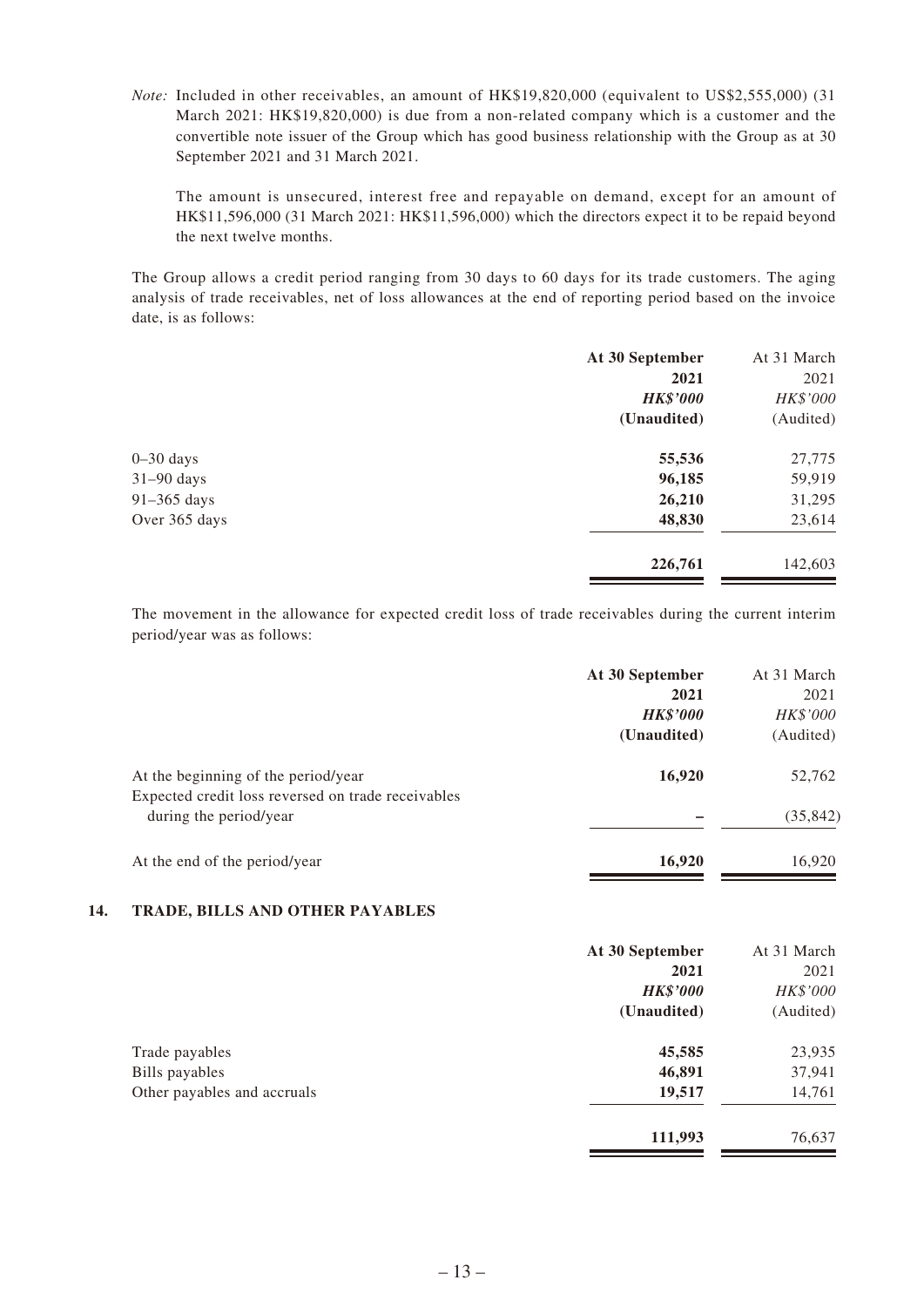An ageing analysis of trade payables based on invoice dates is as follows:

|               | At 30 September | At 31 March |
|---------------|-----------------|-------------|
|               | 2021            | 2021        |
|               | <b>HK\$'000</b> | HK\$'000    |
|               | (Unaudited)     | (Audited)   |
| $0 - 30$ days | 39,720          | 18,473      |
| $31-90$ days  | 5,313           | 4,806       |
| 91–365 days   | 499             | 245         |
| Over 365 days | 53              | 411         |
|               | 45,585          | 23,935      |

Credit terms granted by the suppliers are generally 0–90 days. All amounts have short maturity periods on their inception and hence the carrying amounts of trade and other payables are considered to be a reasonable approximation to their fair values.

#### **15. LOANS FROM A DIRECTOR/SHAREHOLDER**

At 13 July 2021, 30 August and 7 September 2021, loans of HK\$11,700,000, HK\$5,000,000 and HK\$4,000,000 were advanced from a director, Ms. Wong Mei Wai Alice, a spouse of the largest single shareholder of the Company. The balances are unsecured, interest free and are due upon the expiry of 3 years from the dates of drawdown.

#### **16. SHARE CAPITAL**

|                                    | Number of<br>ordinary shares<br>of HK\$0.01<br>each | Number of<br>ordinary shares<br>of HK\$0.04<br>each | <b>Nominal value</b> |
|------------------------------------|-----------------------------------------------------|-----------------------------------------------------|----------------------|
| Authorised:                        |                                                     |                                                     |                      |
| At 1 April 2020, 31 March 2021 and |                                                     |                                                     |                      |
| 1 April 2021                       | 10,000,000,000                                      |                                                     | 100,000,000          |
| Share Consolidation (note)         | (10,000,000,000)                                    | 2,500,000,000                                       |                      |
| At 30 September 2021               |                                                     | 2,500,000,000                                       | 100,000,000          |
| <b>Issued and fully paid:</b>      |                                                     |                                                     |                      |
| At 1 April 2020, 31 March 2021 and |                                                     |                                                     |                      |
| 1 April 2021                       | 800,000,000                                         |                                                     | 8,000,000            |
| Share Consolidation (note)         | (800,000,000)                                       | 200,000,000                                         |                      |
| At 30 September 2021               |                                                     | 200,000,000                                         | 8,000,000            |

*Note:* With effect from 6 July 2021 , every four (4) issued and unissued shares of the Company of nominal value HK\$0.01 each were consolidated into one (1) consolidated share of the Company of nominal value HK\$0.04 each (the "Share Consolidation"). Further details of the Share Consolidation are set out in the announcements dated 3 June 2021, 2 July 2021 and circular of the Company dated 11 June 2021.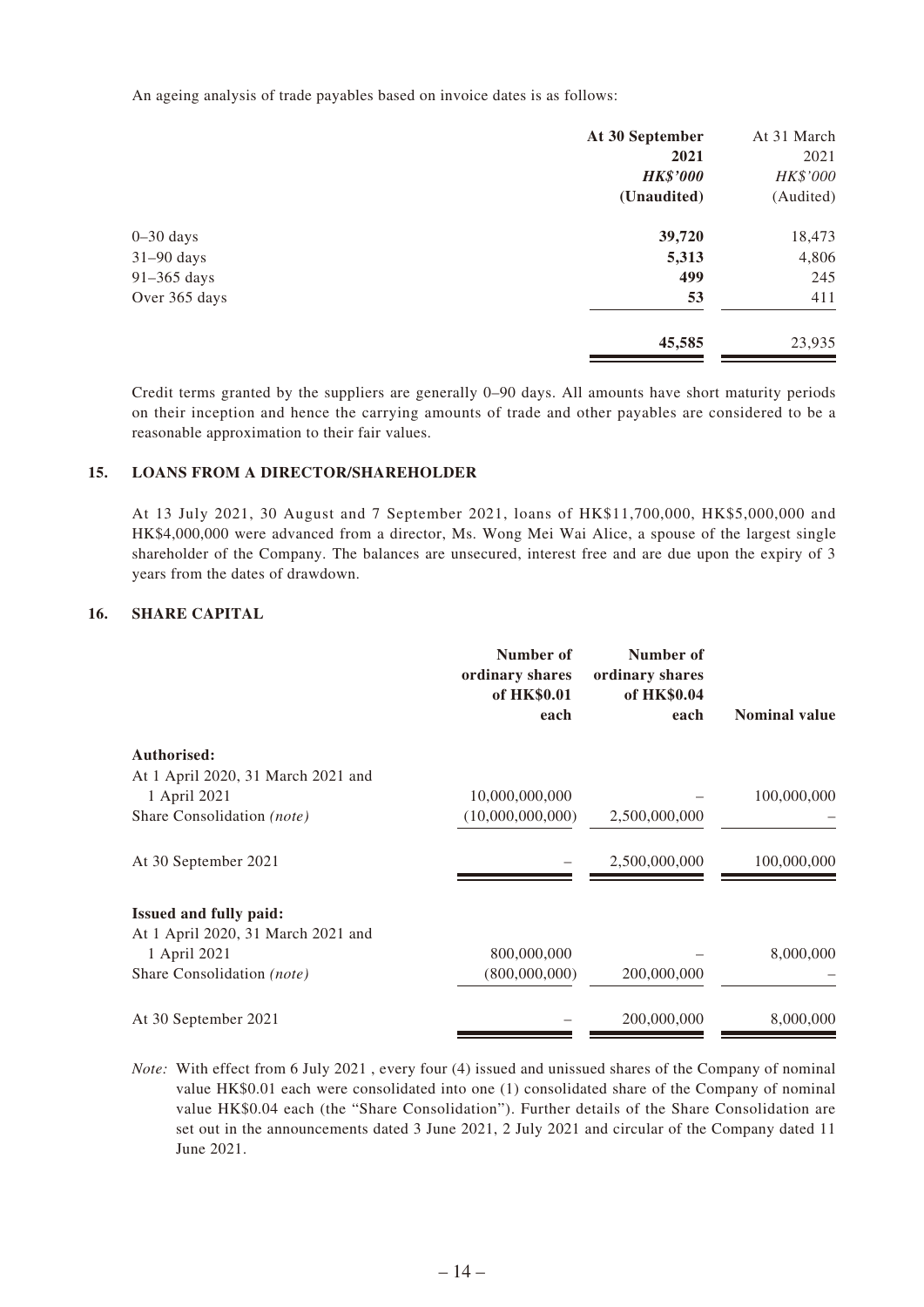### **MANAGEMENT DISCUSSION AND ANALYSIS**

### **RESULTS AND BUSINESS REVIEW**

The performance of the Group was significantly better for the six months ended 30 September 2021 ("Period under Review") compared with the six months ended 30 September 2020 ("Corresponding Period"), when the Company was buffeted by the outbreak of COVID-19 pandemic ("COVID-19") in early 2020 and the subsequent Chapter 11 filing of the Group's largest customer in May 2020. Sales revenue for the Group showed a marked improvement with an increase of 26.7% from approximately HK\$194,272,000 for the Corresponding Period to approximately HK\$246,156,000 for the Period under Review. The increased revenue reflected nearly an across the board rebound from the Group's existing customers, as well as additional sales from the four new customers the Group has been developing in the last two years. While revenue has increased 26.7% from the Corresponding Period to the Period under Review, sales quantity has increased 34.8% reflecting the need of the Group to pursue lower price products, such as casualwear and sleepwear, in greater volume as the demand for more tailored or constructed apparels may have declined during and post-pandemic.

The gross profit margin of the Group was 14.0% for the Period under Review, which reflected in part the lower trading gross margin (relative to a manufacturing gross margin) with some of the Group's new customers, and in part, a lower gross margin for some of the new product categories. This is comparable with the Group's gross margin of 17.8% for the Corresponding Period, which had benefited from a waiver of the 4% invoice discount the Group's largest customer offered to all its vendors in 2020. The total gross profit of about HK\$34.4 million for the Period under Review was nearly identical to approximately HK\$34.5 million for the Corresponding Period.

The austerity measures the Group implemented in early 2020, comprising chiefly salary rollback, staff redundancy and migration of certain functions from Hong Kong to the Group's Panyu factory, have started to bear fruit as our operating expenses have held steady while the business has expanded 26.7% in value and 34.8% in volume. Selling & Distribution expenses for the Period under Review were approximately HK\$11,522,000, a decrease of about 11.1% from approximately HK\$12,969,000 for the Corresponding Period. General Administrative expenses for the Period under Review were approximately HK\$24,550,000, a decrease of about 3.4% from approximately HK\$25,424,000 for the Corresponding Period. Notably, interest expenses dropped by about 43.1% from approximately HK\$4,077,000 for the Corresponding Period to about HK\$2,319,000 for the Period under Review.

The Group recorded a profit of approximately HK\$329,000 for the Period under Review which compared favorably to a net profit of approximately HK\$572,000 for the Corresponding Period, which had benefited from a Hong Kong government grant of approximately HK\$2,890,000 for COVID relief and a reversal of over provision of estimated credit loss of approximately HK\$2,477,000 for the Corresponding Period.

To further bolster the capital base of the Group after recent losses from the Chapter 11 filing of the Group's major customer and impact from COVID-19, a shareholder loan of US\$1.5 million was forgiven and added to the capital reserve during the Period under Review.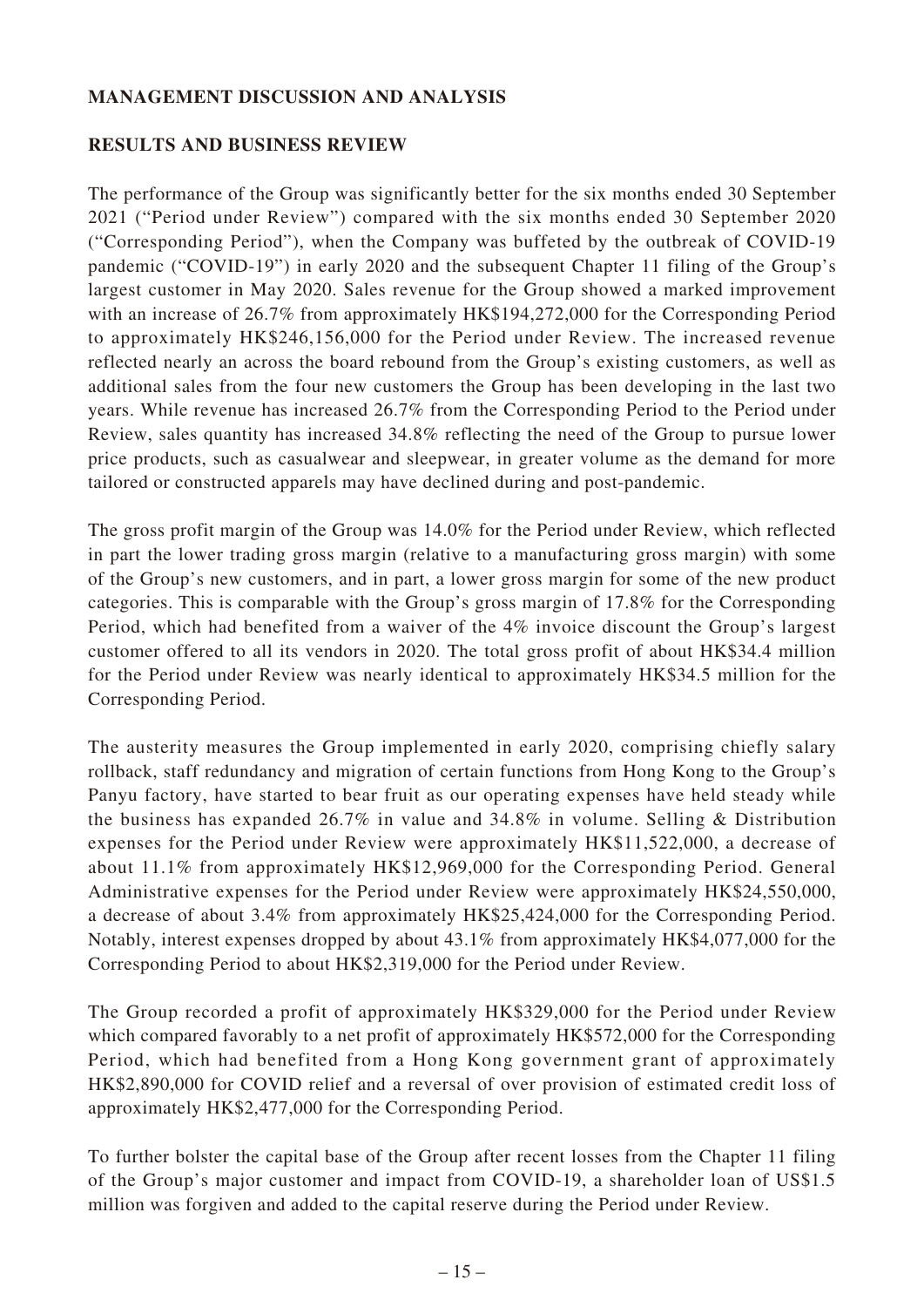### **Sales by Product Categories**

The Group's apparel products can generally be divided into four categories, namely (i) outerwear (include mainly jackets, coats and blazers and are chiefly made from wool and wool blend), (ii) bottoms (include pants, shorts and skirts, and are chiefly made from cotton, wool and wool blend), (iii) tops include mainly shirts, blouses and tank tops, and are chiefly made from cotton, polyester, triacetate and lyocell and (iv) other products (mainly dresses, suits, gown, scarf, jumpsuits and vests, and are chiefly made of cotton, wool and wool blend). During Period under Review, the sales volume of the Group amounted to approximately 1,132,600 pieces of finished apparel products (2020: approximately 840,100 pieces). The sale volume of bottoms, outerwear, top and other products were approximately 498,500 pieces, 261,700 pieces, 139,800 pieces and 232,600 pieces respectively for the Period under Review and approximately 403,300 pieces, 218,800 pieces, 80,200 pieces and 137,800 pieces respectively for the Corresponding Period. The average selling price of the products for the Period under Review was approximately HK\$217 per piece of finished apparel products (2020: approximately HK\$231 per piece). The average selling price per piece of bottoms, outerwear, tops and other products amounted to approximately HK\$143, HK\$435, HK\$183 and HK\$152 respectively for the Period under Review, and approximately HK\$149, HK\$399, HK\$287 and HK\$174 respectively for the Corresponding Period.

### **Other Revenue**

Other revenue for the Period under Review was approximately HK\$4,509,000 (2020: HK\$7,244,000). The decrease was mainly due to the government grants of approximately HK\$2,890,000 from the Hong Kong Government for the employment support in the Corresponding Period.

### **Other Gains and Losses, Net**

The net other losses amounted to approximately HK\$155,000 (2020: a gain of approximately HK\$1,573,000). It comprises chiefly of fair value changes on prepaid insurance premium HK\$105,000 and exchange loss HK\$260,000 (Corresponding Period: Fair value on prepaid insurance premium HK\$116,000; exchange loss HK\$486,000 and Reversal of expected credit loss in Accounts Receivable HK\$2,477,000).

### **Selling and Distribution Costs**

Selling and Distribution Costs for the Period under Review amounted to approximately HK\$11,522,000, representing a decrease of approximately 11.1% from approximately HK\$12,969,000 for the Corresponding Period. The decrease was mainly due to lower freight and staff costs.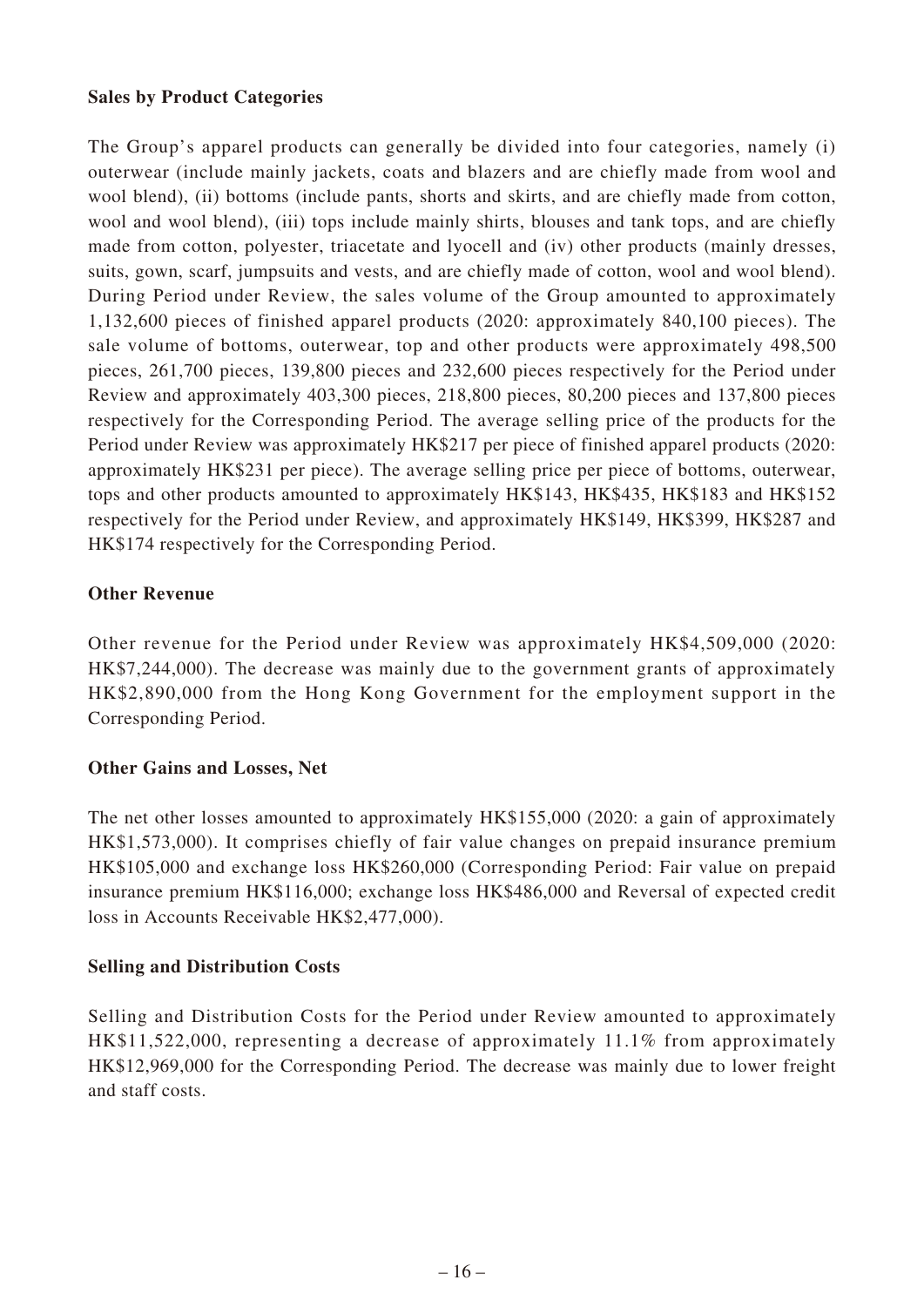### **General and Administrative Expenses**

With the Group's continued effort on cost control, the general and administrative expenses for the Period under Review decreased by 3.4% from approximately HK\$25,424,000 for the Corresponding Period to approximately HK\$24,550,000 for the Period under Review. The minor decrease in HK\$874,000 was mainly due to lower depreciation expense as some fixed assets became fully depreciated.

### **Finance Costs**

Finance costs decreased by approximately 43.1% to approximately HK\$2,319,000 for the Period under Review from approximately HK\$4,077,000 for the Corresponding Period. It was mainly due to the interest expenses on the shareholders' loans for the Corresponding Period while the shareholders' loans are interest free during the Period under Review.

#### **Financial Position**

As at 30 September 2021, the Group's cash and cash equivalents amounted to approximately HK\$53,766,000 (31 March 2021: approximately HK\$63,853,000).

Inventories decreased by approximately HK\$12,442,000, i.e. 34.7% to approximately HK\$23,407,000 as at 30 September 2021 from approximately HK\$35,849,000 as at 31 March 2021. The decrease was mainly due to peak shipping month for Fall season being July to September, with inventory at end of September normally less than that at end of March. Trade and other receivables increased by approximately HK\$86,937,000 to approximately HK\$247,922,000 (31 March 2021: approximately HK\$160,985,000). The increase was mainly due to (a) much higher sales of approximately HK\$246 million for the Period under review compared with sales of approximately HK\$194 million for the Corresponding Period; and (b) the seasonal nature in sales as the peak shipping months are typically July to September for the Fall season.

Bank borrowings decreased by approximately 3.4% to approximately HK\$229,048,000 (31 March 2021: approximately HK\$237,022,000). Trade, bills and other payables increased by 46.1% from approximately HK\$76,637,000 to approximately HK\$111,993,000. The increase is mainly attributable to not only the seasonal effect but also the increased sales for the Period under Review. At 30 September 2021, the net current liabilities amounted to approximately HK\$28,289,000 (31 March 2021: net current liabilities approximately HK\$66,829,000). The current liability included bank loans of approximately HK\$1,056,000 as at 30 September 2021 (31 March 2021: approximately HK\$5,130,000) that are not scheduled to be repaid within one year with maturities ranging from one year to three years but they are classified as current liability only because of the repayment on demand clause as stipulated in the relevant loan agreements.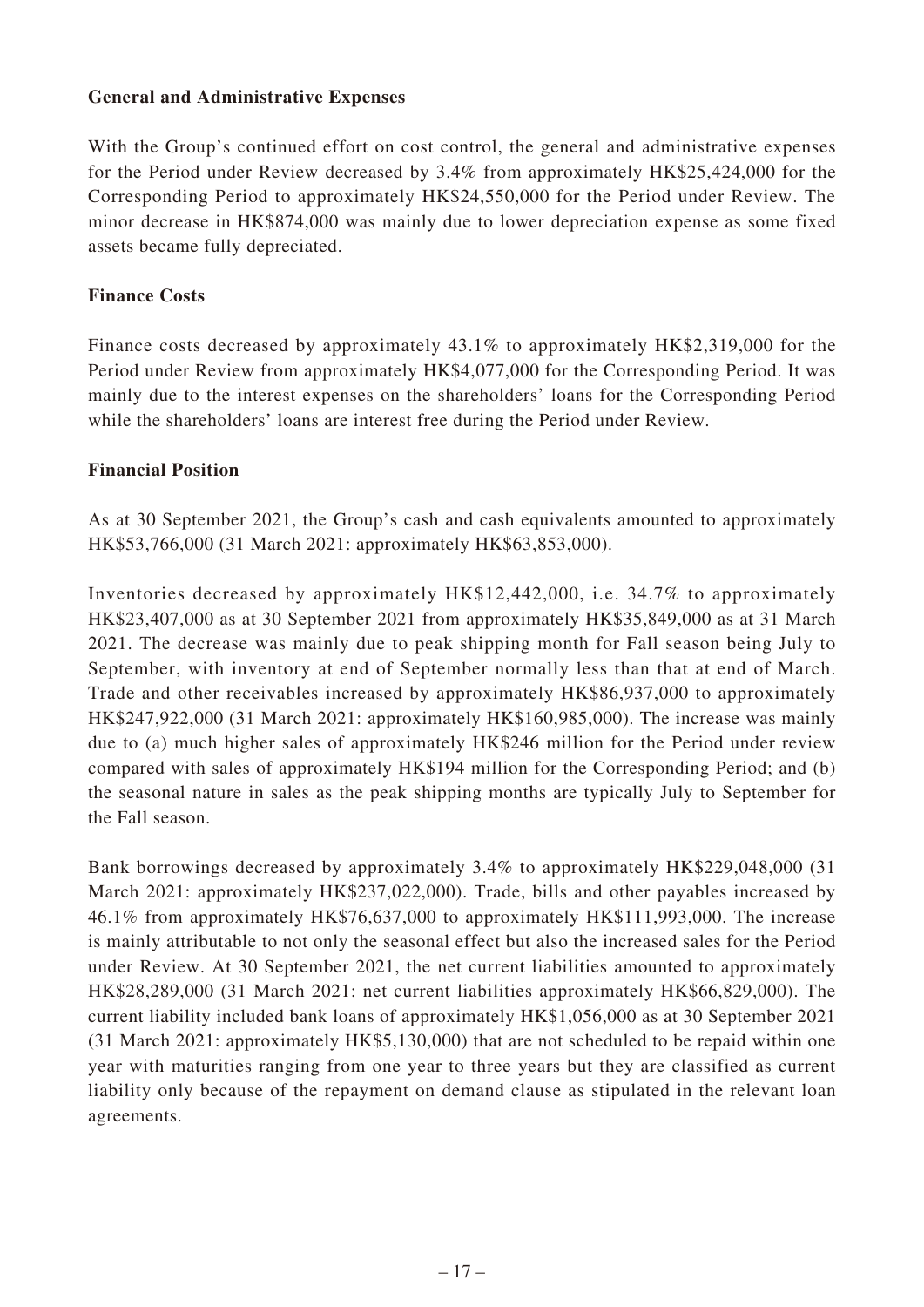### **PROSPECTS**

The improvement in sales revenue recorded in the Period under Review is set to continue in the second half of the year ending 31 March 2022, as the recovery from the demand shock at the onset of COVID-19 in early 2020 gathered pace since the fall of 2020. The U.S. apparel sales in 2021 is on track to be higher than the level in pre-pandemic 2019, but the record surge in online retail sales in 2020 holiday season (about 33%) will likely turn into a much more moderate increase (about 10% growth as per Adobe Analytics) in 2021. This expectation is a result of rising retail prices chiefly due to the strong economic recovery, monetary and fiscal stimuli, but more significantly, inventory shortages caused by the widespread bottlenecks in logistics throughout the supply chain from the Asian manufacturers, ocean/air freight capacity and unprecedented congestions at US ports to shortages in manpower and equipment for US domestic transportation.

While the orders on hand may indicate a strong second half for 2021/22, the Group is cognizant of the risks to the timing of our sales revenue recognition and higher cost of transport and late delivery because of this supply chain quagmire we are all exposed to. A great majority of our sales is on FOB terms, but sales to two of the Group's new customers constituting about 10% of our revenue are on LDP terms. The Company is redoubling our efforts in logistics management to ensure any disruption is kept to the minimum.

Looking ahead, we do expect steady growth of business from our existing customers, albeit at a much lower rate than experienced in the current year. The supply chain problems may start to ease as spot ocean freight rates seem to have receded from its recent peak. Coupled with the new initiatives from the US governments, the port authority and unions to free up the log jam at U.S. ports, there are reasons to be optimistic. Barring a resurgent pandemic causing havoc to the economy again, and with our continuing focus on cost control, the Company sees a gradual return to normality after the significant sales improvement in the current year 2021/22.

### **LIQUIDITY, CAPITAL RESOURCES AND CAPITAL STRUCTURE**

The Company manages its capital structure with the objectives of ensuring that the businesses of the Group can continue to maintain a sustainable growth and providing a long term reasonable return to its Shareholders. With effect from 6 July 2021 , every four (4) issued and unissued shares of the Company with nominal value of HK\$0.01 each were consolidated into one (1) consolidated share of the Company with nominal value of HK\$0.04 each (the "Share Consolidation"). The nominal values of both the authorized and the issued ordinary share remain the same. Further details of the Share Consolidation are set out in the announcements dated 3 June 2021, 2 July 2021 and circular of the Company dated 11 June 2021.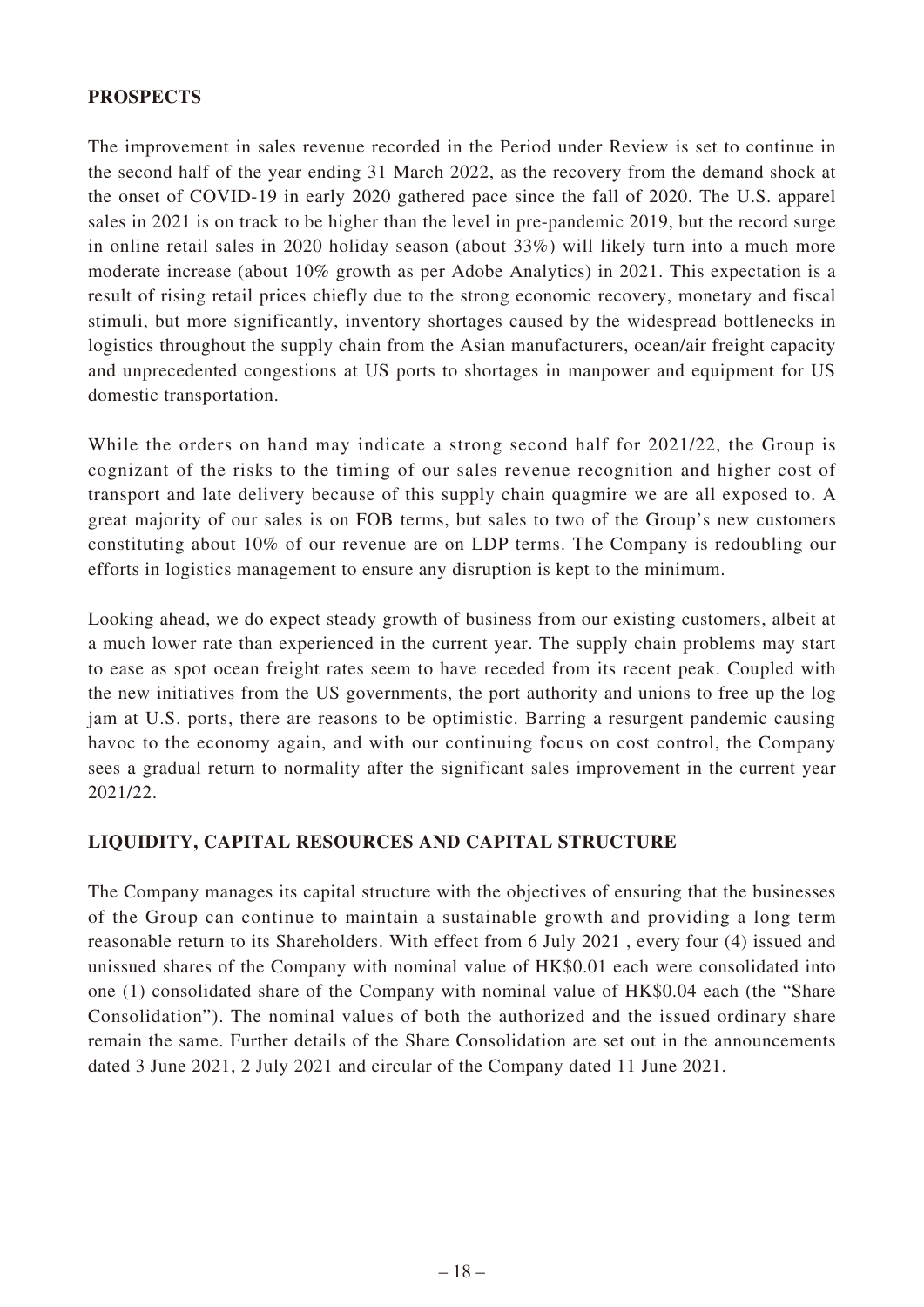The Group's financial position remained healthy and stable. The Group generally finances its operations primarily through bank borrowings and internal resources. It is anticipated that the Group has sufficient working capital to fund its future working capital, capital expenditure and other cash requirements. As at 30 September 2021, the Group had cash and bank balances amounting to approximately HK\$53,766,000 (as at 31 March 2021: approximately HK\$63,853,000), and current assets and current liabilities of approximately HK\$318,176,000 (as at 31 March 2021: approximately HK\$253,854,000) and HK\$346,465,000 (as at 31 March 2021: approximately HK\$320,683,000) respectively. It should be noted that the current liabilities balance as at 30 September 2021 included approximately HK\$1,056,000 (as at 31 March 2021: approximately HK\$5,130,000), the total of amounts due after one year but were included as current liabilities because of the repayment on demand clause as stipulated in bank loan documents.

As at 30 September 2021, there were bank borrowings of approximately HK\$229,048,000 (as at 31 March 2021: HK\$237,022,000). These bank borrowings obtained and repaid are mainly denominated in Hong Kong dollar and US dollar. As at 30 September 2021, the Group's interest-bearing bank borrowings carried mainly variable rate borrowings with annual interest rate of 0.51% to 2.37% per annum and are repayable by installments over a period of one to three years.

## **GEARING RATIO**

As at 30 September 2021, the gearing ratio of the Group, based on total interest-bearing liabilities (primarily bank borrowings) of approximately HK\$229,048,000 (31 March 2021: HK\$237,022,000) to total equity (including all capital and reserves) of approximately HK\$68,679,000 (31 March 2021: HK\$57,003,000) of the Company was 333.5% (31 March 2021: 415.8%). The increase in equity is mainly attributable to the waiver of a shareholder loan of US\$1.5 million during the Period under Review.

### **PLEDGE OF ASSETS**

The bank borrowings of the Group are secured by (a) certain assets of the Group, (b) two properties (including 18th and 19th floors and four car parking spaces located in Win Plaza, San Po Kong, Kowloon) of related companies, which are owned indirectly by the largest single shareholder of the Group and a former controlling shareholder (currently also a director) of the Group, and (c) the personal guarantees of the former controlling shareholder (currently also a director), the largest single shareholder and his spouse who is also a director of the Company.

## **SIGNIFICANT INVESTMENT, MATERIAL ACQUISITIONS AND DISPOSALS OF SUBSIDIARIES, ASSOCIATES AND JOINT VENTURES**

Save as disclosed in note 11 of the condensed consolidated financial statements, there were no other material investment or additions of capital assets authorised by the Board at the date of this interim results announcement.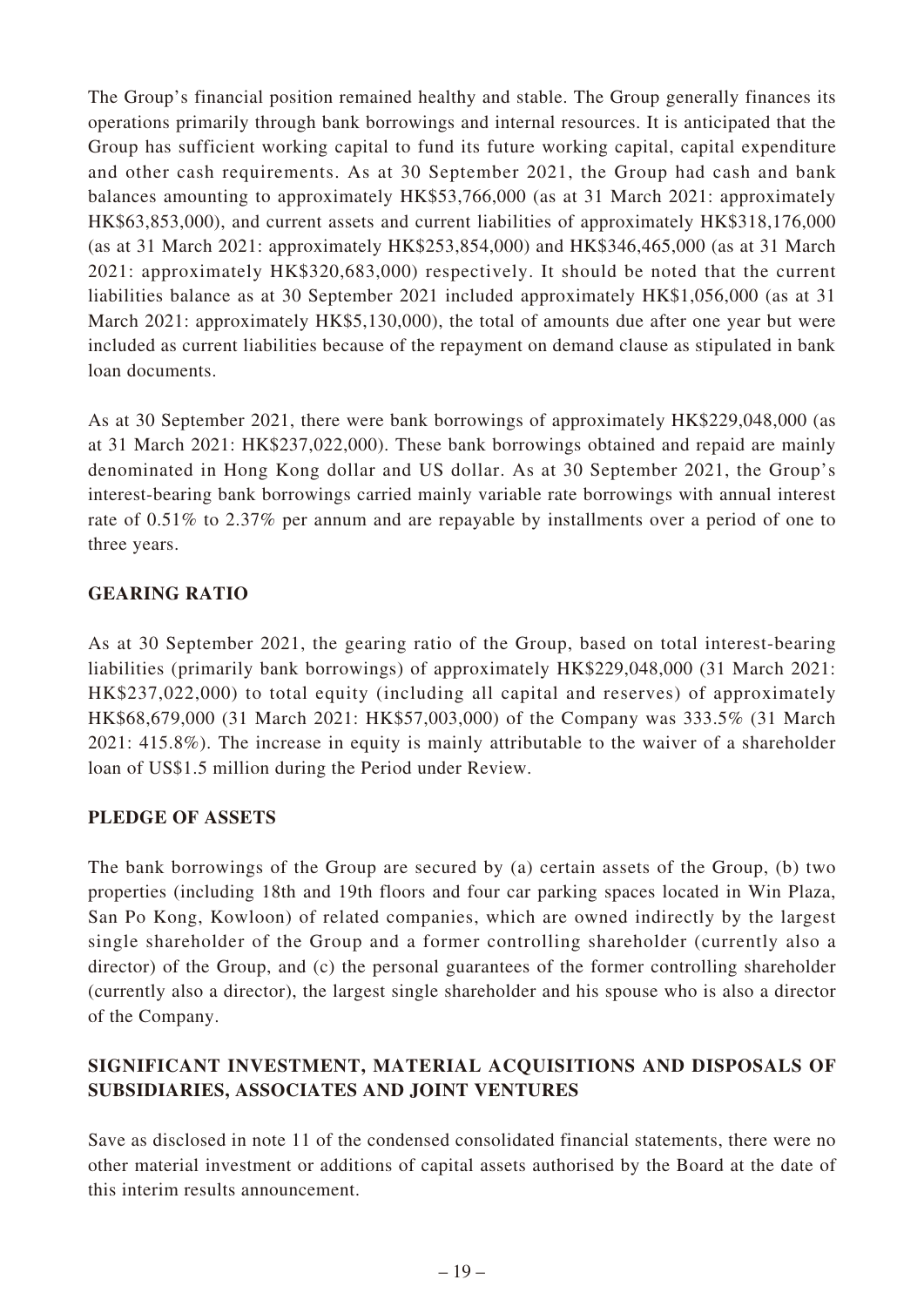### **EMPLOYEES AND REMUNERATION POLICY**

As at 30 September 2021, the Group employed 1,419 (as at 31 March 2021: approximately 1,584) full-time employees in Hong Kong, the PRC and Sri Lanka. The Group recognizes the importance of maintaining good relationship with its employees and retains competent staff to ensure operational efficiency and effectiveness. The remuneration packages offered to the Group's employees are based on each employee's qualifications, relevant experience, position and seniority. The Group conducts reviews on salary increments, bonuses and promotions based on the performance of each employee. The Group provides on-the-job training to its new employees. During the Period under Review, the Group had not experienced any strike, any significant problems with its employees or other material labour disputes which had materially disrupted its operation during such period. The Group has not experienced any difficulties in the recruitment of experienced and skilled staff.

### **TREASURY POLICIES AND FOREIGN CURRENCY EXPOSURE**

The Group is exposed to foreign currency risk which refers to the risk that the fair value or future cash flows of a financial instrument will fluctuate because of changes in foreign exchange rates. The Group's functional currency is Hong Kong dollar ("HK\$") and it carries out foreign currency transactions in United States dollar ("US\$"), Euro ("EUR"), Renminbi ("RMB") and Sri Lankan Rupees ("LKR"). Since HK\$ is pegged to US\$, the Group does not expect any significant movement in the US\$/HK\$ exchange rate. The currencies giving rise to exchange risks are primarily EUR, RMB and LKR. The Group has not experienced any material difficulty or liquidity problems resulting from foreign exchange fluctuations.

Although the Group currently does not undertake any hedging activities, it will monitor exchange rate trends from time to time to consider if there is such a need to mitigate any risks arising from foreign exchange fluctuations.

### **CAPITAL COMMITMENTS AND CONTINGENT LIABILITIES**

The Group has no other capital commitment and contingent liabilities at 30 September 2021.

### **PURCHASE, SALE AND REDEMPTION OF THE COMPANY'S LISTED SECURITIES**

During the Period under Review, neither the Company nor any of its subsidiaries has purchased, sold or redeemed any of the Company's listed securities.

### **MODEL CODE FOR SECURITIES TRANSACTIONS BY DIRECTORS**

The Company has adopted the Model Code for Securities Transactions by Directors of Listed Issuers ("Model Code") as set out in Appendix 10 to the Rules ("Listing Rules") Governing the Listing of Securities on The Stock Exchange. Having made specific enquiry to each of the Directors, the Company has received confirmations from all Directors that they have complied with the required standards as set out in the Model Code during the Period under Review.